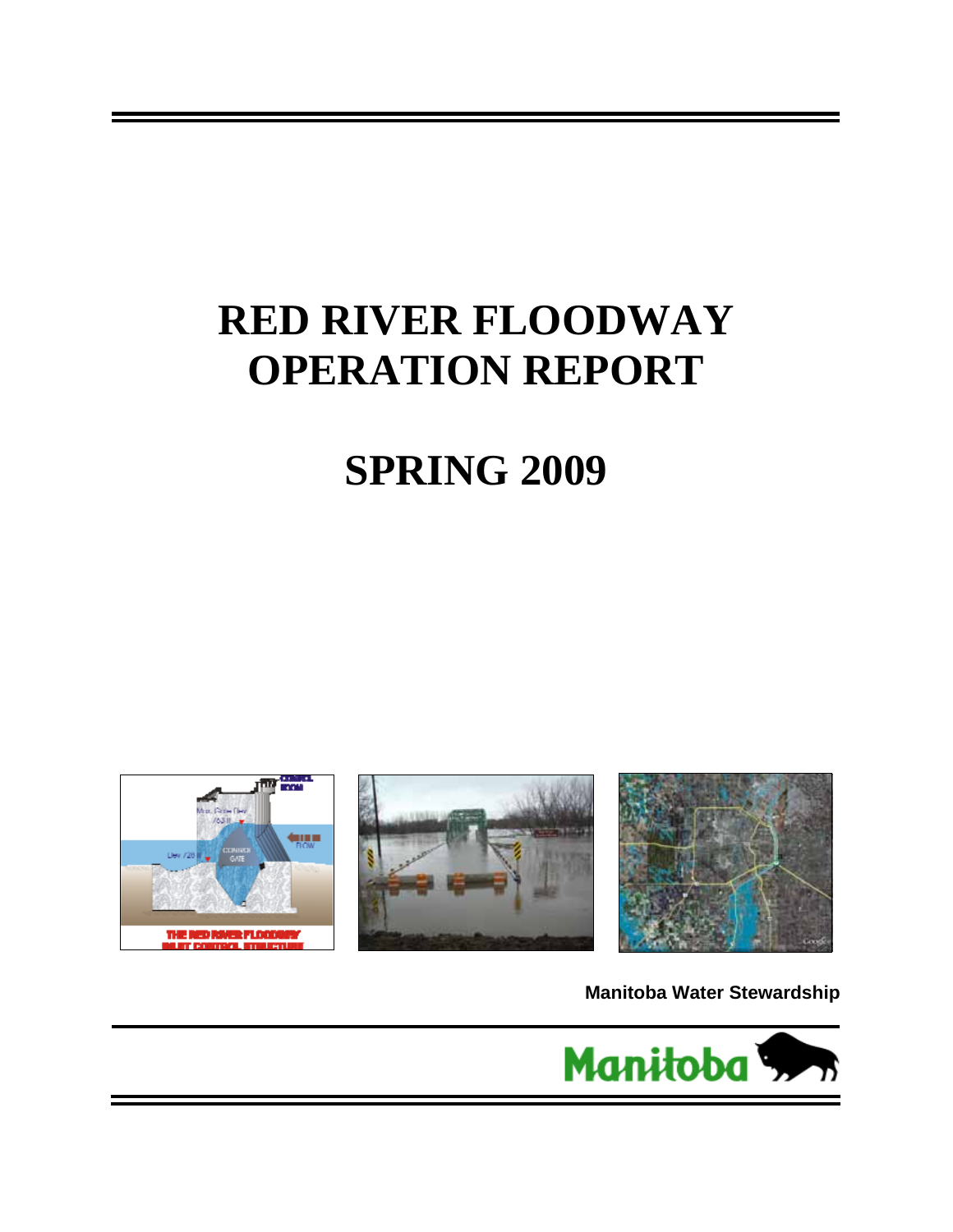**Manitoba Water Stewardship**

# **RED RIVER FLOODWAY OPERATION REPORT**

# **SPRING 2009**

Ecological Services Division Manitoba Water Stewardship



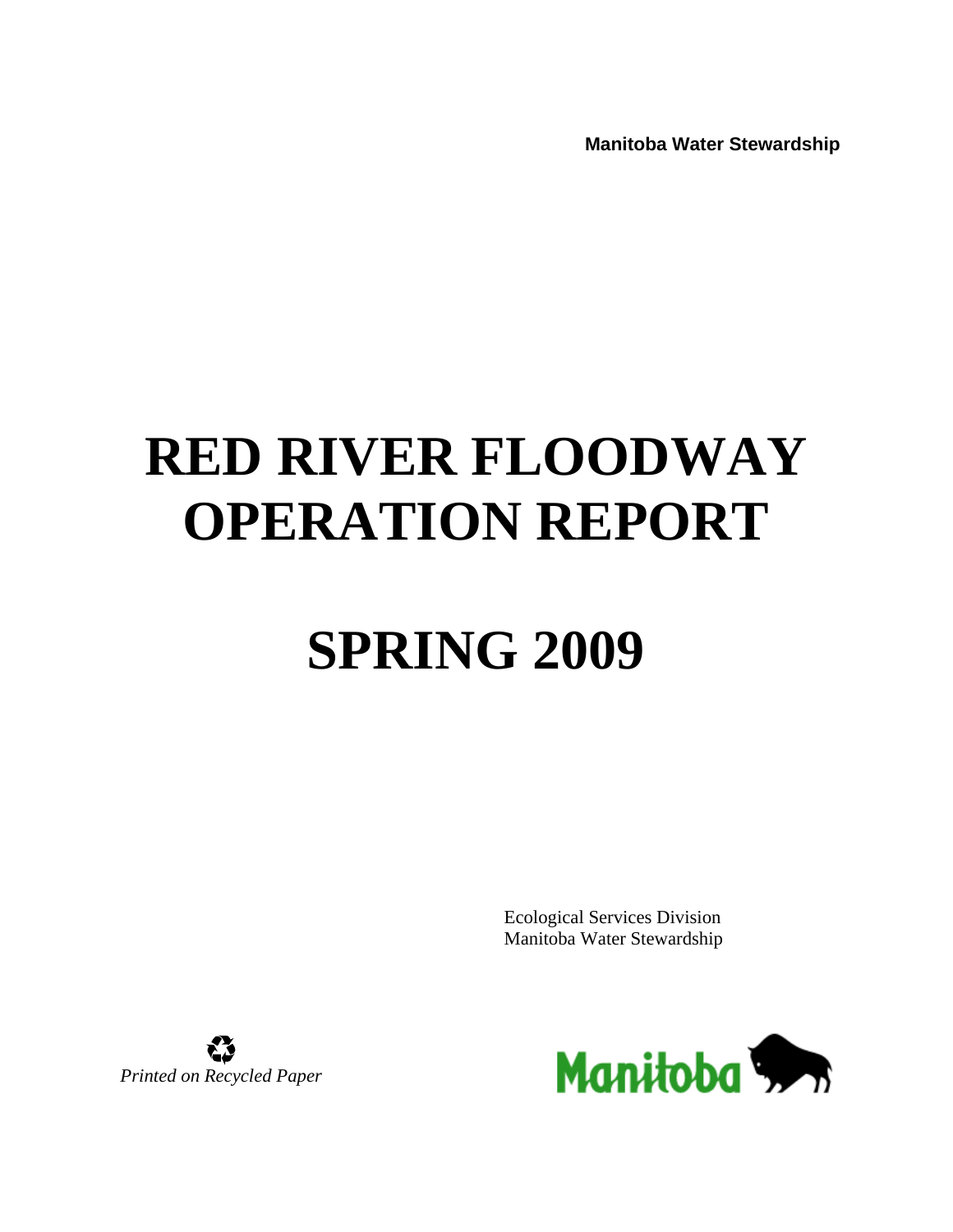#### **EXECUTIVE SUMMARY**

The Red River spring flood of 2009 was the second highest in much of the Manitoba portion of the Red River basin since the start of official records in 1912. Only the flood of 1997 and the historical floods of 1776, 1826 and 1852 were greater.

Operation of the Red River Floodway in the spring of 2009, in concert with operation of the Portage Diversion and Shellmouth Reservoir, reduced the flood crest in the City of Winnipeg by 10 feet and is estimated to have prevented flood damages in the order of \$10 billion.

During the spring of 2009, the Red River Floodway was operated for about 1100 hours over 47 days beginning at 1:15 PM on April 8 through to 6:00 PM on May 24. During this period of operation, 60 discrete gate adjustments were made as required at various times throughout any 24 hour period. In the spring of 2009, 2.67 million acre-feet of water was diverted around the City of Winnipeg with a peak flow of 43,600 cfs.

Between its completion in 1968 through to 2009, the Red River Floodway has been operated to prevent spring flooding in 27 out of the past 40 years. In 2009, conditions were unprecedented. In order to prevent imminent flooding in Winnipeg, operation of the floodway began with ice cover in place both at the inlet control structure and within the City of Winnipeg. This year's strong ice-cover was unique and had not been encountered previously. Typically, ice at the Floodway inlet begins to move freely when flows reach 35,000 to 40,000 cubic feet per second but in the spring of 2009, ice did not begin to move until flows were approximately 70,000 cubic feet per second or greater.

Despite the challenges of operating with ice cover on the river, which added an element of complexity and uncertainty to the real-time decisions on gate adjustments, this spring's operation of the Floodway was successful in protecting the City of Winnipeg while minimizing upstream impacts.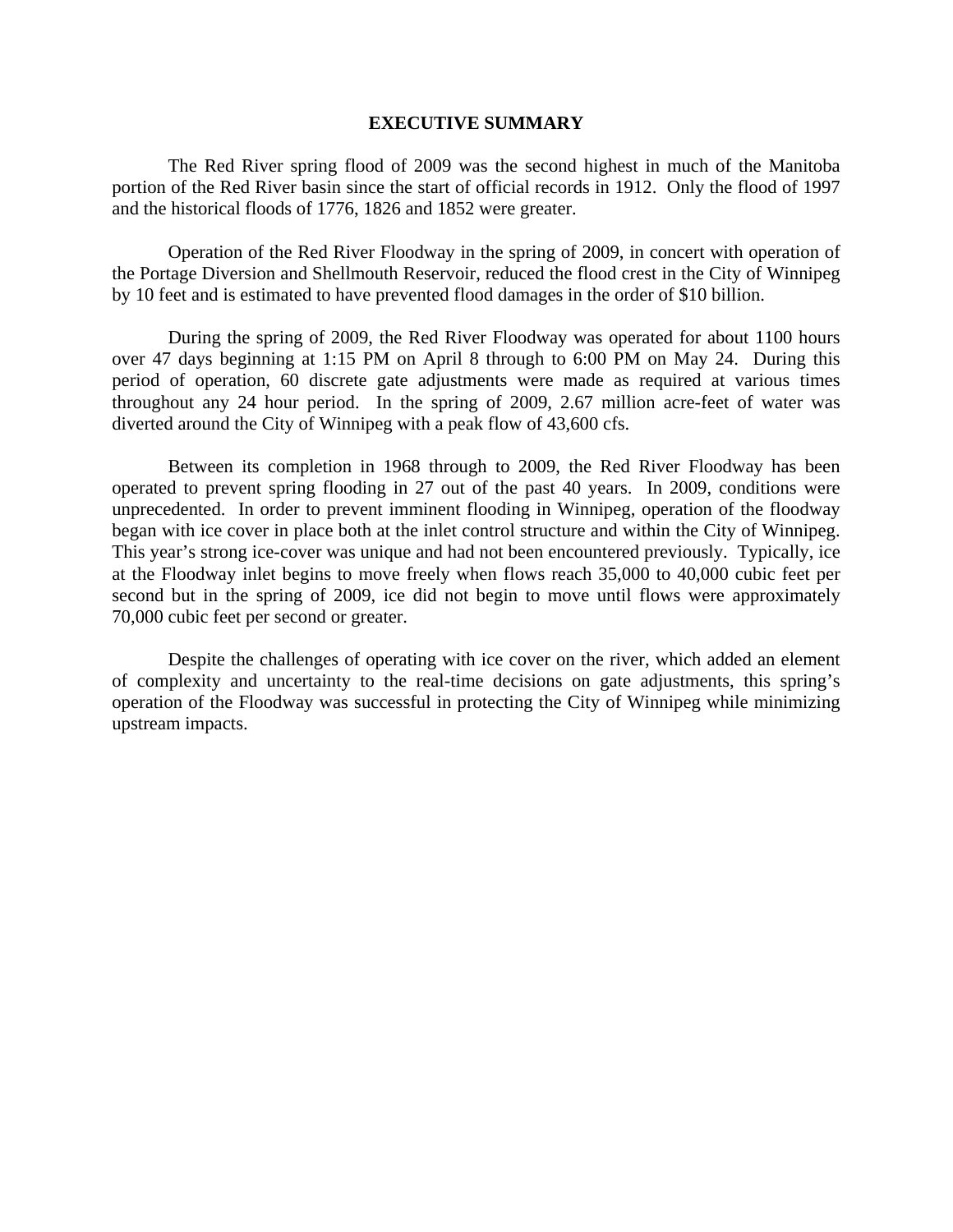### Page ii

### **TABLE OF CONTENTS**

#### Page **Page**

| Operation of the Red River Floodway During Transition |
|-------------------------------------------------------|
|                                                       |
|                                                       |
|                                                       |

#### **TABLES**

Table 1: 2009 Spring Floodway Gate Operations

#### **FIGURES**

Figure 1: Recorded River Levels at James Avenue 2009

Figure 2: Recorded and Natural Levels at Floodway Entrance 2009

#### **APPENDICES**

Appendix A: Red River Floodway Rules of Operation Appendix B: Computation of Natural Flows and Levels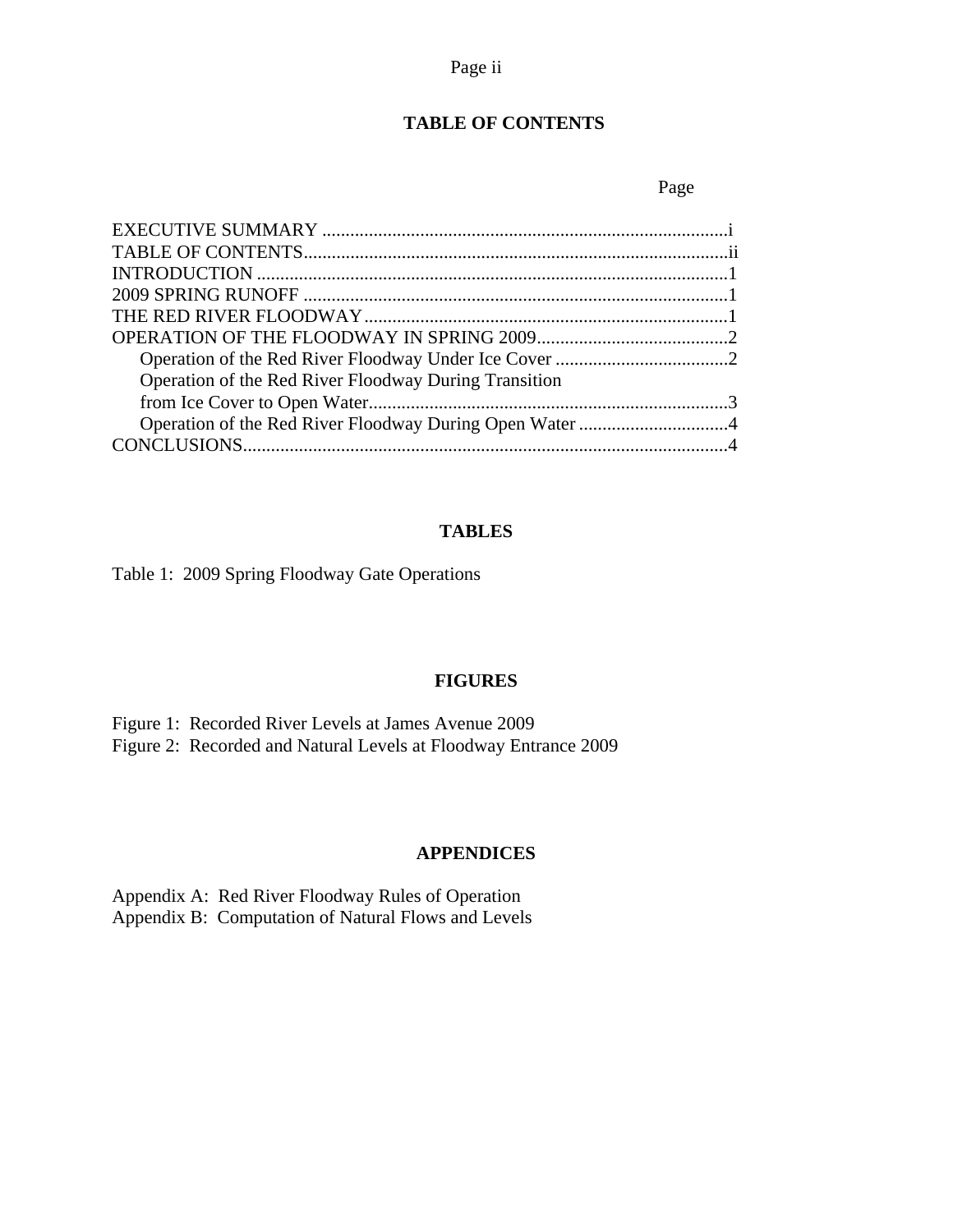#### **INTRODUCTION**

On April 20, 2005, *The Red River Floodway Act* was proclaimed in force. Clause 11(1) of this Act states that:

"*On or before June 30 of any year in which the government operates the floodway during spring flooding to regulate the river level, the director must provide the minister with a report about the operation containing the information the minister requires.*"

The following report details operation of the Red River Floodway in the spring runoff period of 2009 as required by clause 11(1) of *The Red River Floodway Act*.

Within this report, all flows and levels are shown in imperial units. Flows can be converted from cubic feet per second (cfs) to cubic metres per second  $(m^3/s)$  by dividing by 35.3148. River levels can be converted from feet to metres by dividing by a factor of 3.28084. Water Survey of Canada is acknowledged for providing the provisional flows used in the report.

#### **2009 SPRING FLOOD**

The Red River spring flood of 2009 was the second highest in much of the Manitoba portion of the basin since the start of official records in 1912. Only the flood of 1997 and the historical floods of 1776, 1826 and 1852 were greater. The crest at Morris exceeded 1950 and 1979 crests by about half a foot but was 1.4 feet lower than that of 1997. The crest at the floodway inlet was 766.75 feet, 4.75 feet lower than 1997. The crest of 22.5 feet at James Avenue in the City of Winnipeg on April 16 was only two feet lower than that of 1997 and the second highest observed crest since operation of flood control works began in 1969.

The large runoff and high peak flows resulted from record-high soil moisture levels at freeze-up in 2008 followed by an above average snowpack in the United States portion of the basin and near normal spring precipitation. Soil moisture was also high in the Manitoba portion of the basin, but the snowpack in Manitoba was close to average. An early melt from March 20 to March 23 reduced most of the snow in the United States portion of the basin but was followed by two weeks of sub-zero temperatures which delayed runoff in the Manitoba portion. River ice was generally of average thickness but was unusually strong. The two week cold period from late March to early April kept river ice from deteriorating prior to spring runoff.

#### **THE RED RIVER FLOODWAY**

Following the historic flood of 1950 in the City of Winnipeg, work began on the design and construction of a series of flood control measures including Shellmouth Reservoir, Portage Diversion, and the Red River Floodway to protect the City from significant flood events. All were intended to be operated in concert to reduce flood flows and thus, minimize flood damages in the City of Winnipeg.

Operation of the floodway is guided by a set of rules (Appendix A) intended to provide balanced flood protection to the City of Winnipeg without artificially affecting properties south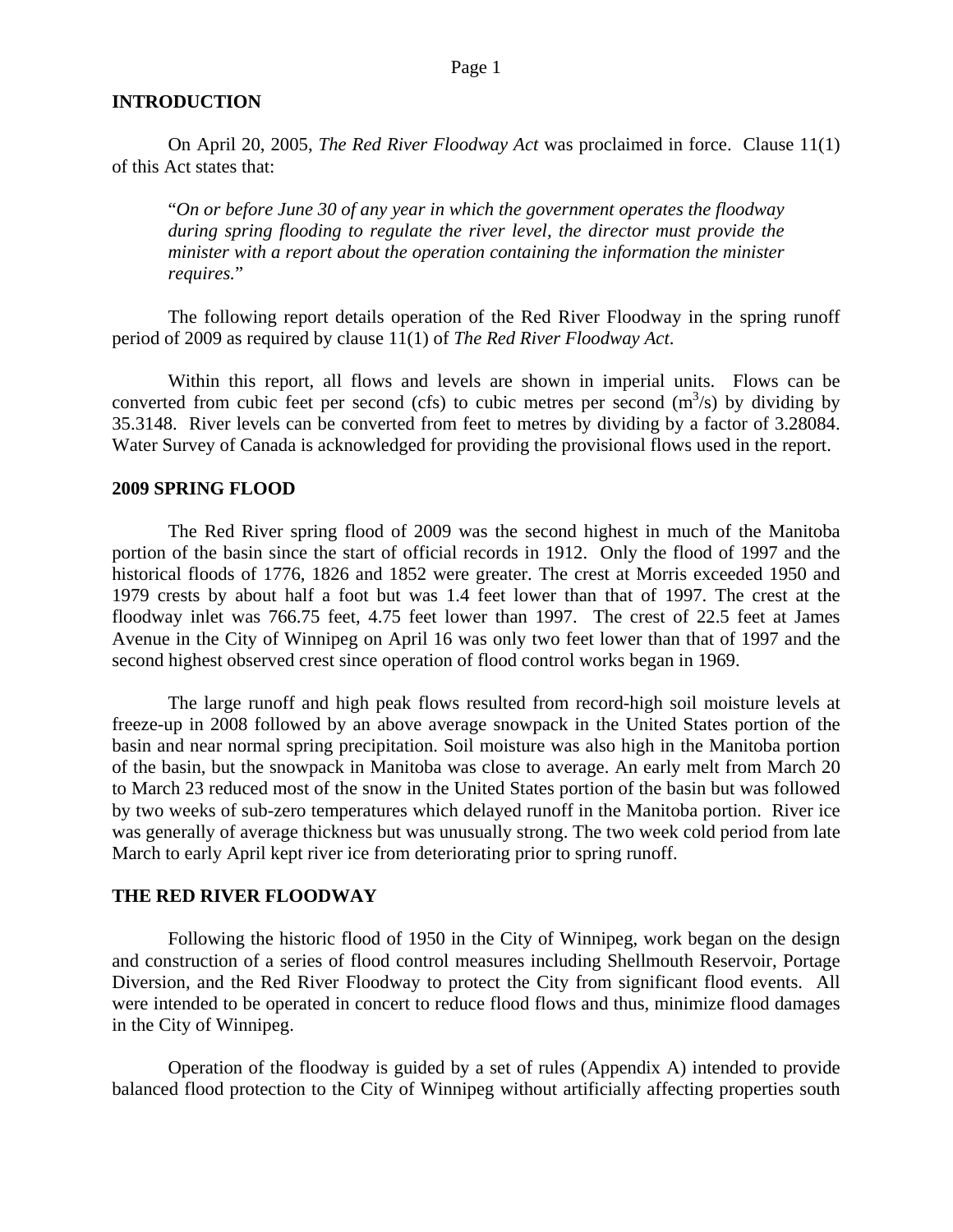#### Page 2

or upstream of the inlet. Rule 1 requires that natural levels not be exceeded upstream of the floodway inlet structure as long as water levels within the City of Winnipeg are less than 24.5 James Avenue. The natural water level on the Red River at the Floodway entrance is defined as the water level that would have occurred at this location in the late 1950s if Shellmouth Reservoir, Portage Diversion, Assiniboine River dikes, and the Red River Floodway were not in place.

During the 2009 spring floodway operation, the natural water levels upstream of the inlet were calculated using the relationship developed by Acres Manitoba Limited in 2004 [*"Re-Computation of Natural Water Levels at the Floodway Inlet (Final Report)", April 2004*]. This relationship requires two input values: the natural flow in the Red River downstream of the Assiniboine River (at James Avenue) and the natural flow of the Assiniboine River into the Red River. These data along with the natural and actual water levels on the Red River at the floodway inlet are shown for the 2009 spring flood in Appendix B, Table 2. Real-time water level and flow data to guide the operations are obtained at a number of sites including the Red River at James Avenue or Chief Peguis Bridge, above and below the Inlet Control Structure, floodway channel, Assiniboine River at Headingley, Portage Diversion, Sturgeon Creek, and La Salle River along with estimates of un-gauged flow from small streams or overland runoff in the Winnipeg area.

#### **OPERATION OF THE FLOODWAY IN SPRING 2009**

Because water levels had reached a critical stage and flooding was imminent in the spring of 2009, a decision was made to begin a limited operation of the floodway while ice was still in place both at the inlet structure and within the City of Winnipeg - an unprecedented situation.

Consequently, the floodway was operated in the spring of 2009 under three distinct regimes, the first two of which presented significant operational challenges, many of which had not been previously experienced. Operation under the three regimes is briefly described below.

#### (1) Operation of the Red River Floodway Under Ice Cover

Since floodway operations began in 1969, ice has always moved before levels at James Avenue in Winnipeg exceeded 18.5 feet and at flow rates of around 35,000 to 40,000 cfs at the Floodway inlet. However, in 2009, ice did not move until the level at James Avenue had reached 20 feet on April 11 and at a flow rate of 70,000 cfs or greater at the Floodway inlet.

The floodway was first operated on April 8, 2009 beginning at 1:15 PM while ice cover remained on the Red River at the inlet and within the City of Winnipeg. This was an unprecedented procedure not previously experienced in the past 27 times over 40 years in which spring operation has occurred.

Operation with ice in place posed a risk of river ice being directed into the floodway channel and forming an ice jam in the channel. Ten tracked excavators with extended reach were used to facilitate ice movement in the area between the St. Mary's Road bridge and the floodway inlet. This action prevented serious ice jams from occurring. Ice began to move freely through the St. Mary's Road bridge during the early morning of April 10.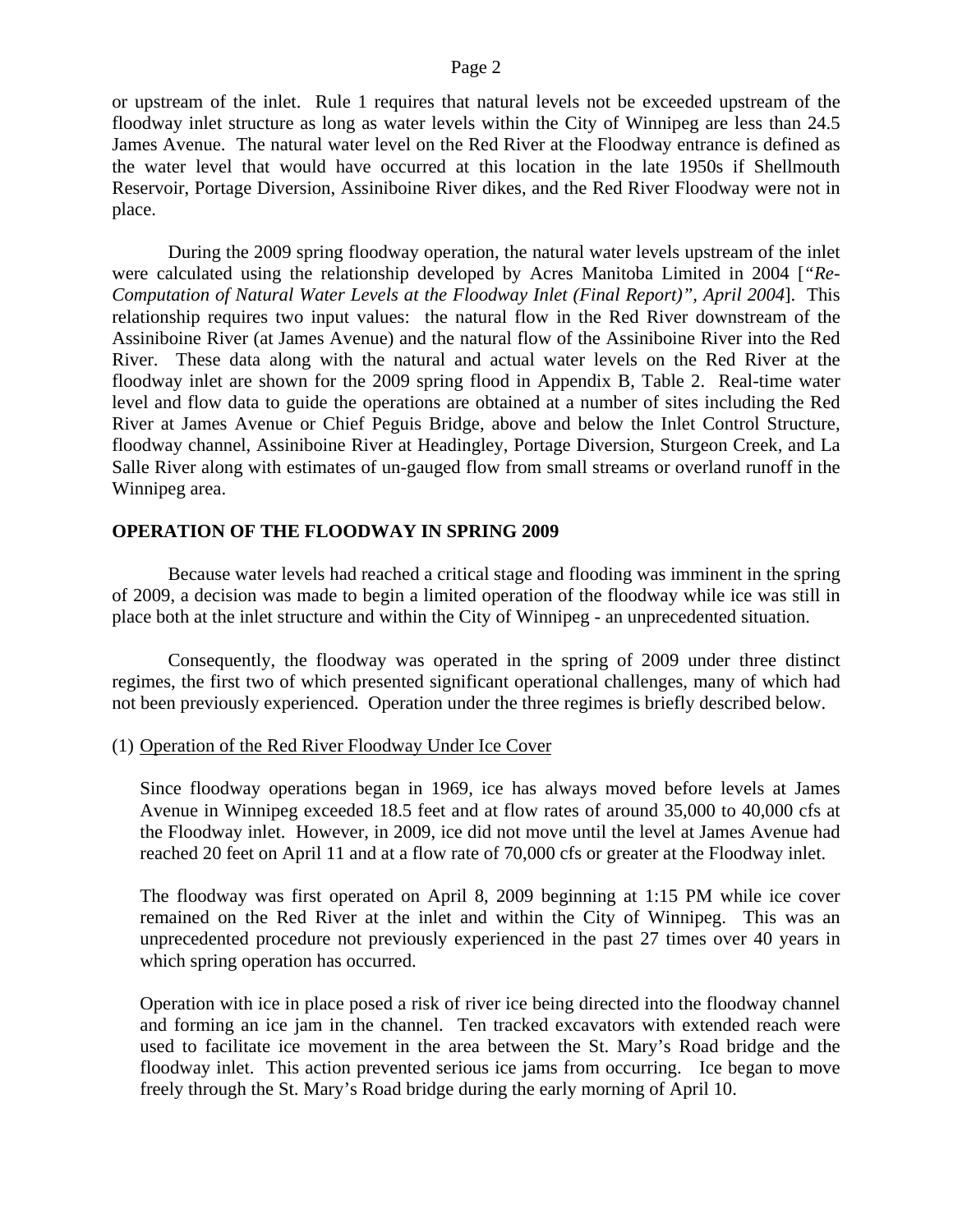Operation of the floodway gates within the Rules of Operation is reliant upon accurate data. During normal open water periods, real-time water flow data are based on water level data obtained electronically from automatic gauging stations and verified with direct measurement by hydrometric technicians. However, when ice is in place, uncertainty associated with the data is greater than during open water.

The computation of natural water levels at the inlet control structure requires knowing the natural flow at James Avenue. Under open water conditions, the actual flow is estimated from the discharge rating curve for the Red River at James Avenue (Water Survey of Canada station 05OC015) during stable flow conditions. Under unstable ice conditions during the spring freshet, the actual flow is modelled to subtract the effects of the ice in the river system since it is too dangerous for hydrometric technicians to make direct flow measurements. When using models, the uncertainty is greater than when using real-time data that can be verified with direct measurement. The dam-like effect of ice jamming at various locations through the City caused an unusual steep river slope which added to the uncertainty in computing natural river levels at the floodway inlet.

#### (2) Operation of the Red River Floodway During Transition from Ice Cover to Open Water

Ice upstream of the floodway inlet did not begin moving freely until April 10, several days after levels in the City had exceeded flood stage. While Red River ice moved out of the City on April 11, river flows and levels in the City area were in a state of rapid change until April 13, causing difficulty in computing natural flows and levels. The additional water which had built up behind the ice jams in the City was released, causing a surge in flows at James Avenue, resulting in unpredictable flows from the morning of April 11 to the morning of April 12. This made it difficult to estimate flows at James Avenue at any given time or to forecast what the flows would be during the next 12 hours or so. Floodway operations to prevent natural levels from being exceeded at the floodway inlet caused a second surge of water through the City on April 12. Following any gate change, it takes the system between 6 and 12 hours to stabilize before the actual effect can be accurately estimated at James Avenue. With James Avenue flows and levels being in a rapid state of change, it was exceedingly difficult to determine the effect of gate changes and to compute natural river levels at the floodway inlet under these unprecedented conditions.

Despite these significant challenges during this transition period, the floodway was operated within the rules based upon real-time data provided by Water Survey of Canada and the use of modelling to estimate natural levels. However, subsequent to the conclusion of operations, Water Survey of Canada issued adjusted data. Natural levels were recalculated using the updated provisional data and it was found that natural levels had been briefly exceeded on April 13 during this transition period in which it was not possible to accurately estimate natural water levels. This brief exceedance of natural levels during the transition period would not have affected upstream properties since natural levels had been over two feet higher immediately before. Immediately after, actual levels continued to climb quickly well beyond those observed on the  $13<sup>th</sup>$  and such levels persisted for several weeks during which time, no exceedance beyond natural occurred.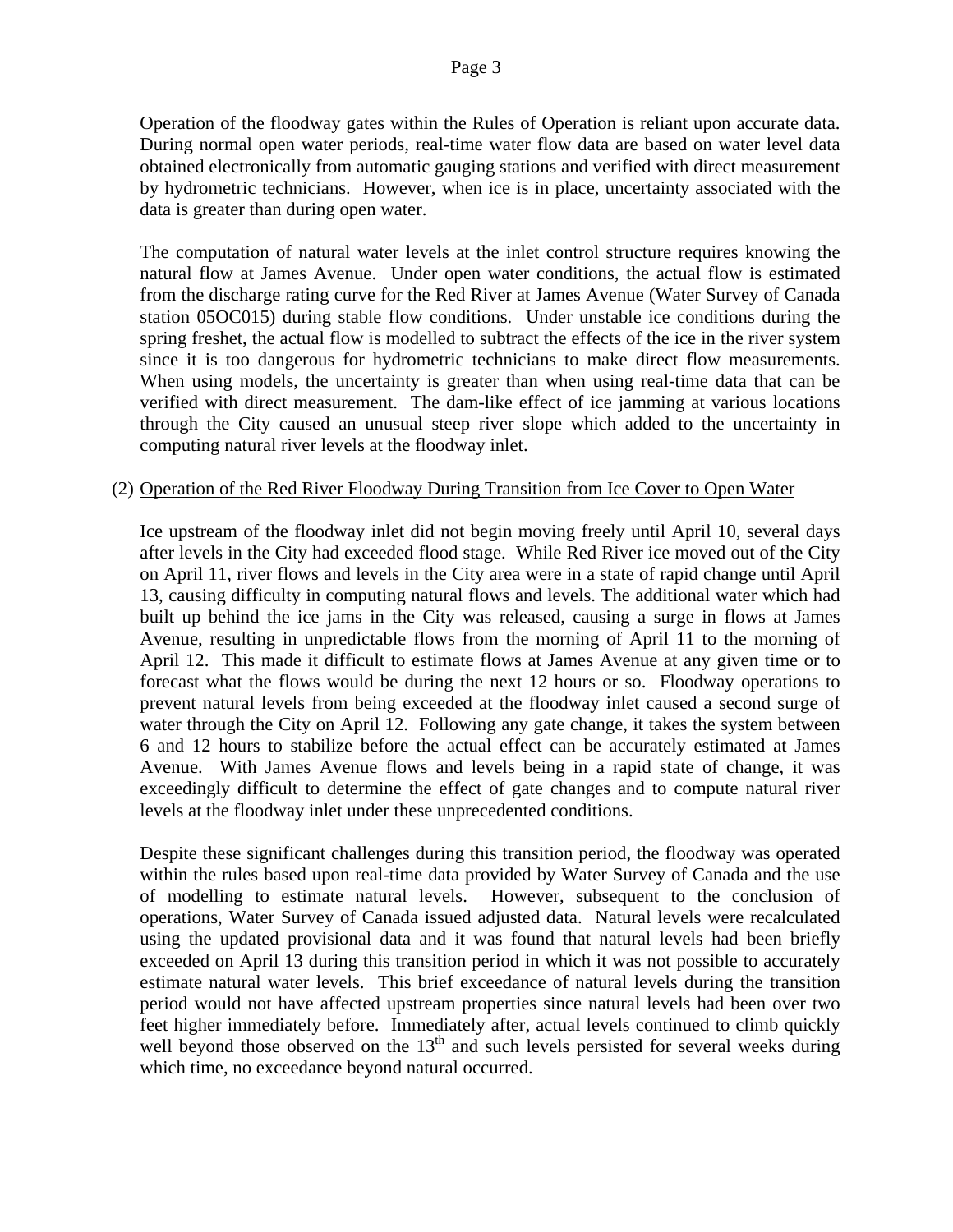#### (3) Operation of the Red River Floodway During Open Water

Operation of the floodway during open water in 2009 followed normal protocol and was consistent with experience in past spring floods. A rain storm on May 13 produced a total of 40 to 60 mm of rain over Winnipeg, presenting a potential additional challenge and requiring additional gate changes. Fortunately, the event was spread over 15 hours and did not exceed the capacity of the pumping stations which protect the City.

The Red River at James Avenue reached its crest under open water at 22.5 feet on April 16, about 2 feet less than the crest in 1997, when an ice run on the Assiniboine River coincided with crests on local streams in the Winnipeg area and with high flows on the Red River at St. Norbert. The peak recorded level at the floodway entrance (Water Survey of Canada station 05OC026) was 766.75 feet at 10:00 AM on April 18 during open water operation and which was 0.4 feet lower than the computed natural peak level of 767.13 feet.

During operation in all three regimes, the floodway gates were adjusted in small increments to follow the natural rise in water levels. This was done to avoid large gate raises that may have caused sudden changes in water levels above and below the floodway control structure. Table 1 lists the gate operations that occurred during operation of the floodway in the spring of 2009. The average gate adjustment was 1.15 feet during the period of time that floodway flows were affected by gate operation.

Red River levels in Winnipeg at James Avenue during the period of operation are shown on Figure 1 and the recorded and natural levels at the floodway entrance are plotted in Figure 2 (from Appendix B, Table B-1).

Overall, in the spring of 2009, 2.67 million acre-feet of water was diverted around the City of Winnipeg with a peak flow of 43,600 cfs. The recorded river level at the floodway entrance was maintained below the computed natural level an average of 0.84 feet throughout the 47 days of floodway operation and up to 4 feet below natural at times.

#### **CONCLUSIONS**

It can be concluded that:

- During the spring of 2009, the Red River Floodway was operated for about 1100 hours over 47 days and, in combination with other related flood control measures such as operation of the Portage Diversion and storage of flood waters in Shellmouth Reservoir, reduced the flood crest in the City of Winnipeg by 10 feet, saving damages in the order of \$10 billion;
- The Red River spring flood of 2009 was the second highest in much of the Manitoba portion of the basin since the start of official records in 1912, surpassed only by the flood of 1997 and the historical floods of 1776, 1826 and 1852;
- Operation of the Red River Floodway began at 1:15 PM on April 8, 2009, concluded at 6:00 PM on May 24, 2009 and during this period, 60 discrete gate adjustments were made as required at various times throughout any 24 hour period;
- Operation of the floodway in the spring of 2009 was unprecedented and began while ice cover was in place both at the inlet structure and within the City of Winnipeg, a situation not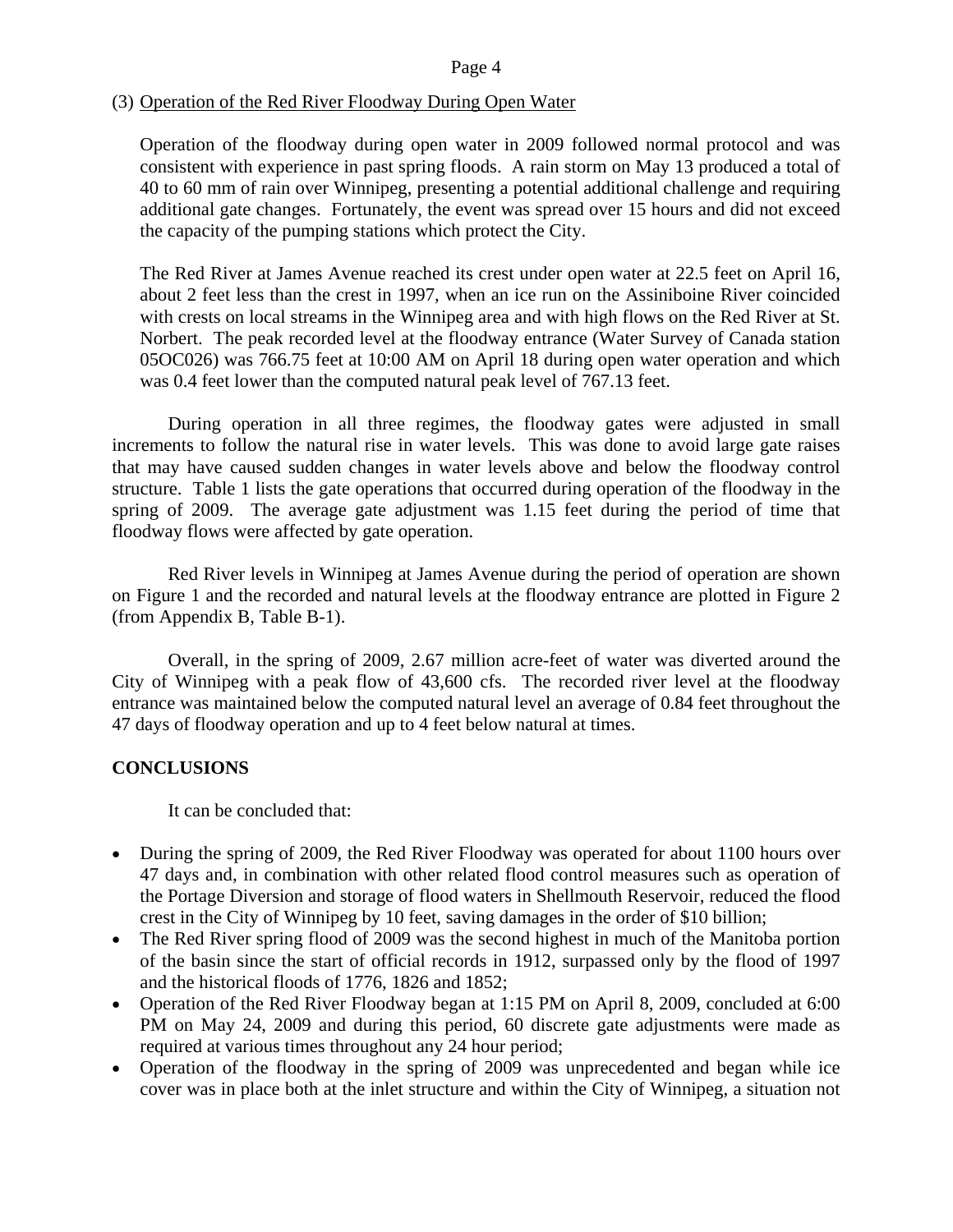previously experienced in the past 27 times over 40 years in which spring operation has occurred;

- Throughout its operation in the spring of 2009, recorded water levels upstream of the inlet were, on average, 0.84 feet less than natural;
- The crest at the floodway inlet was 766.75 feet, 4.75 feet lower than 1997 and the crest of 22.5 feet at James Avenue in the City of Winnipeg on April 16 was only two feet lower than that of 1997, and the second highest observed since operation of flood control works began in 1969;
- During spring 2009, 2.67 million acre-feet of water was diverted around the City of Winnipeg with a peak flow of 43,600 cfs.

|                                   |          | <b>Start of</b>  | End of           |              |          | <b>Start of</b>  | End of           |
|-----------------------------------|----------|------------------|------------------|--------------|----------|------------------|------------------|
| Date                              | Time*    | <b>Operation</b> | <b>Operation</b> | Date         | Time*    | <b>Operation</b> | <b>Operation</b> |
| April 8, 2009                     | 1:15 PM  | 728.00           | 737.28           | May 3, 2009  | 2:20 PM  | 748.89           | 748.53           |
| April 9, 2009                     | 8:15 AM  | 737.28           | 740.14           | May 3, 2009  | 7:30 PM  | 748.53           | 748.08           |
| April 9, 2009                     | 12:30 PM | 740.14           | 747.99           | May 7, 2009  | 7:00 PM  | 748.08           | 747.72           |
| April 10, 2009                    | 3:40 AM  | 747.99           | 749.42           | May 9, 2009  | 7:20 PM  | 747.72           | 747.45           |
| April 10, 2009                    | 8:30 PM  | 749.42           | 753.46           | May 10, 2009 | 10:30 AM | 747.45           | 747.09           |
| April 11, 2009                    | 5:40 PM  | 753.46           | 750.20           | May 10, 2009 | 7:15 PM  | 747.09           | 746.08           |
| April 12, 2009                    | 1:15 AM  | 750.20           | 744.41           | May 11, 2009 | 7:45 PM  | 746.08           | 746.36           |
| April 12, 2009                    | 10:05 AM | 744.41           | 746.54           | May 12, 2009 | 1:05 PM  | 746.36           | 746.18           |
| April 12, 2009                    | 12:00 PM | 746.54           | 749.94           | May 12, 2009 | 7:55 PM  | 746.18           | 745.53           |
| April 12, 2009                    | 2:30 PM  | 749.94           | 751.48           | May 13, 2009 | 3:15 AM  | 745.53           | 744.50           |
| April 12, 2009                    | 6:00 PM  | 751.48           | 752.07           | May 13, 2009 | 12:30 PM | 744.50           | 744.78           |
| April 13, 2009                    | 4:45 AM  | 752.07           | 750.63           | May 13, 2009 | 8:25 PM  | 744.78           | 745.90           |
| April 13, 2009                    | 4:20 PM  | 750.63           | 749.15           | May 14, 2009 | 11:15 AM | 745.90           | 745.44           |
| April 14, 2009                    | 4:05 AM  | 749.15           | 750.81           | May 14, 2009 | 7:55 PM  | 745.44           | 744.88           |
| April 14, 2009                    | 7:50 PM  | 750.81           | 750.55           | May 16, 2009 | 11:00 AM | 744.88           | 744.22           |
| April 15, 2009                    | 7:00 PM  | 750.55           | 750.38           | May 16, 2009 | 7:40 PM  | 744.22           | 743.47           |
| April 16, 2009                    | 11:05 AM | 750.38           | 751.31           | May 17, 2009 | 7:45 PM  | 743.47           | 743.00           |
| April 16, 2009                    | 6:50 PM  | 751.31           | 752.40           | May 18, 2009 | 11:10 AM | 743.00           | 742.15           |
| April 17, 2009                    | 11:30 PM | 752.40           | 752.15           | May 18, 2009 | 7:40 PM  | 742.15           | 741.00           |
| April 18, 2009                    | 11:30 AM | 752.15           | 751.65           | May 20, 2009 | 11:00 AM | 741.00           | 740.43           |
| April 18, 2009                    | 9:45 PM  | 751.65           | 751.14           | May 20, 2009 | 9:00 PM  | 740.43           | 739.86           |
| April 21, 2009                    | 8:05 PM  | 751.14           | 750.89           | May 21, 2009 | 1:30 PM  | 739.86           | 739.38           |
| April 25, 2009                    | 1:45 PM  | 750.89           | 750.72           | May 21, 2009 | 8:45 PM  | 739.38           | 738.81           |
| April 25, 2009                    | 7:15 PM  | 750.72           | 750.38           | May 22, 2009 | 12:50 PM | 738.81           | 738.43           |
| April 26, 2009                    | 2:45 PM  | 750.38           | 750.12           | May 22, 2009 | 9:10 PM  | 738.43           | 737.66           |
| April 26, 2009                    | 8:45 PM  | 750.12           | 749.86           | May 23, 2009 | 10:50 AM | 737.66           | 736.71           |
| April 29, 2009                    | 5:45 PM  | 749.86           | 749.68           | May 23, 2009 | 7:00 PM  | 736.71           | 735.20           |
| May 1, 2009                       | 5:45 PM  | 749.68           | 749.42           | May 24, 2009 | 10:10 AM | 735.20           | 733.99           |
| May 2, 2009                       | 11:00 AM | 749.42           | 749.24           | May 24, 2009 | 5:00 PM  | 733.99           | 731.00           |
| May 2, 2009                       | 6:50 PM  | 749.24           | 748.89           | May 24, 2009 | 6:00 PM  | 731.00           | 728.00           |
| * Time of start of gate operation |          |                  |                  |              |          |                  |                  |

**Table 1 –2009 Floodway Gate Operations**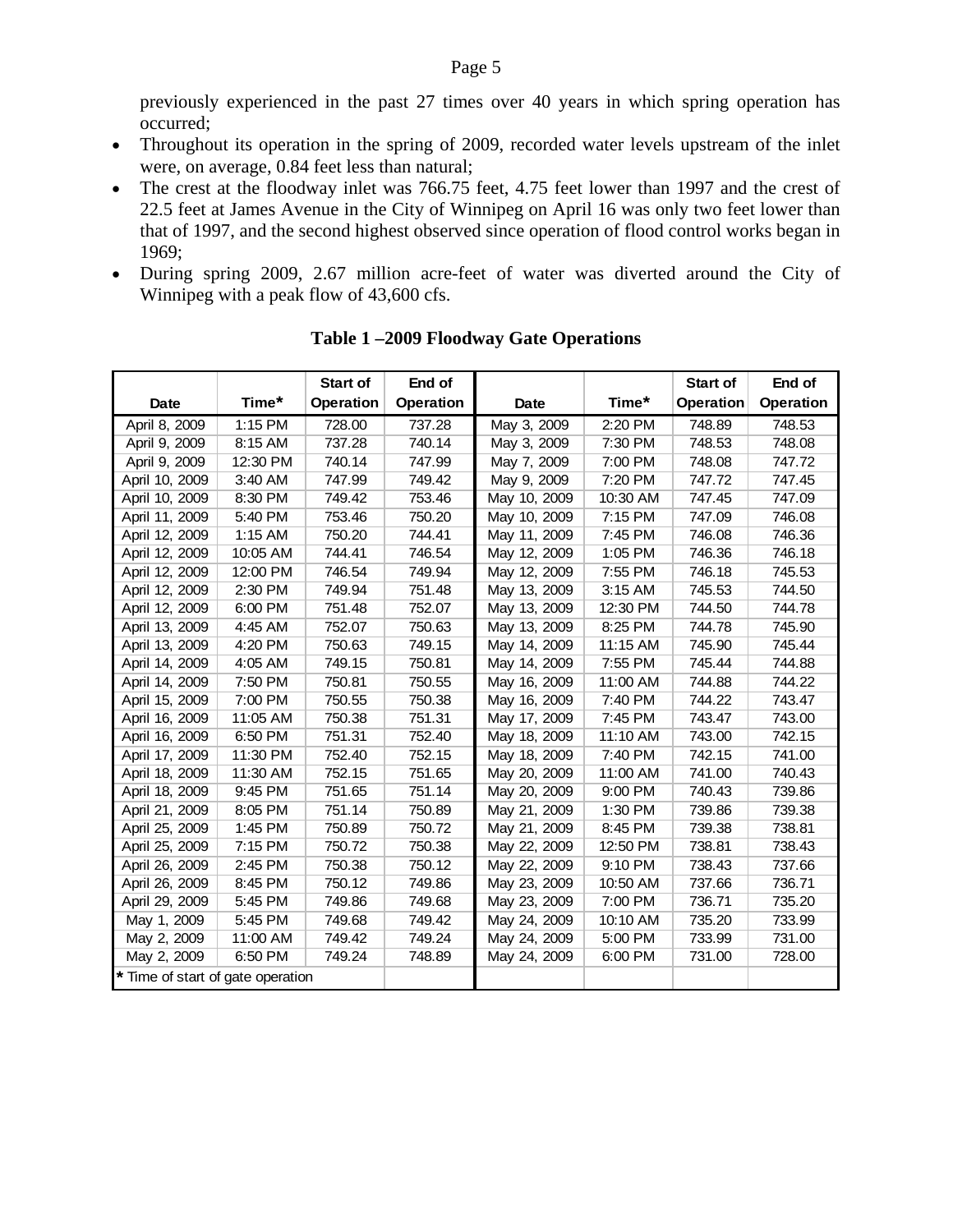Page 6



**Figure 1 – Recorded River Levels at James Avenue 2009**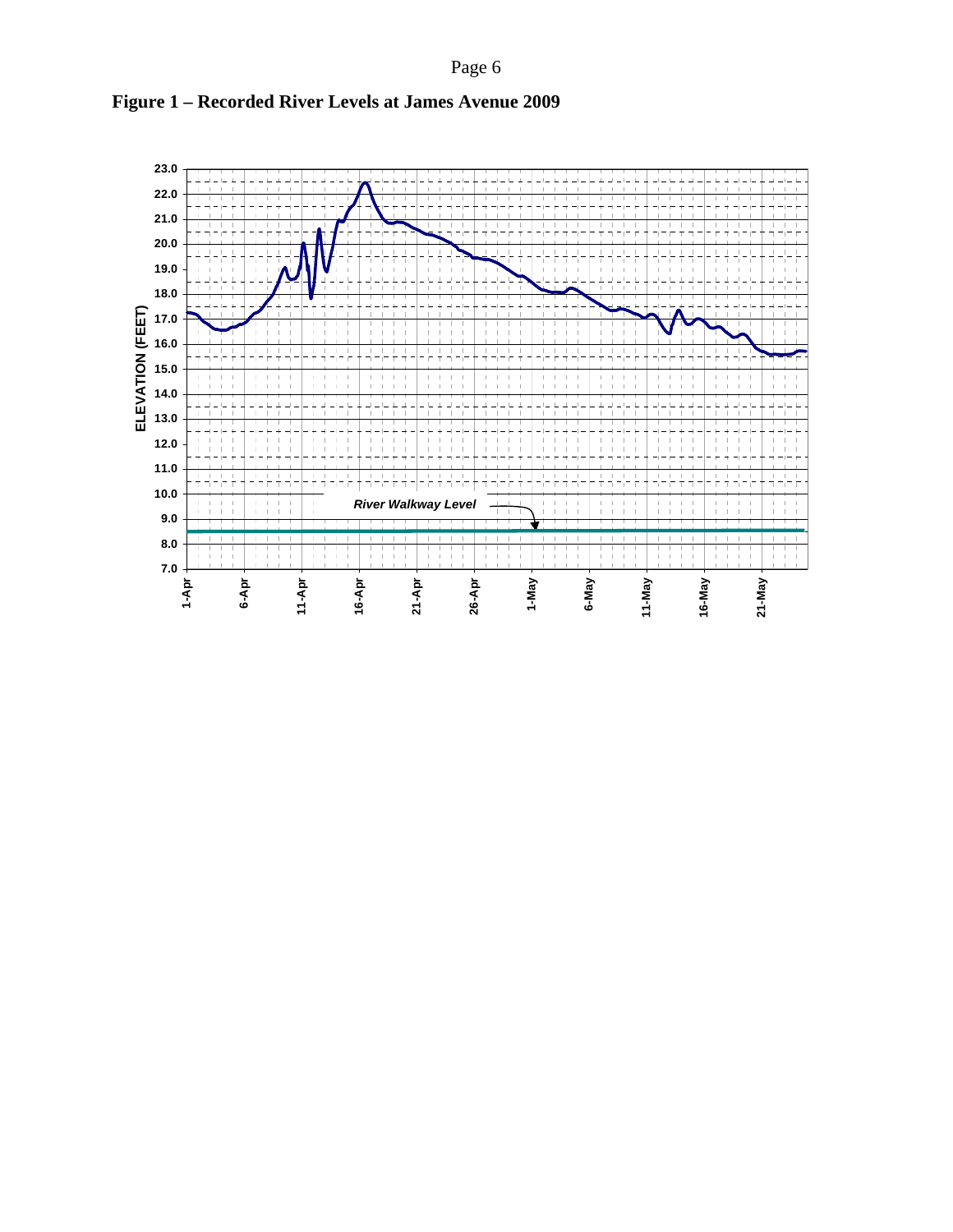Page 7



**Figure 2 – Recorded and Natural Levels at Floodway Entrance 2009**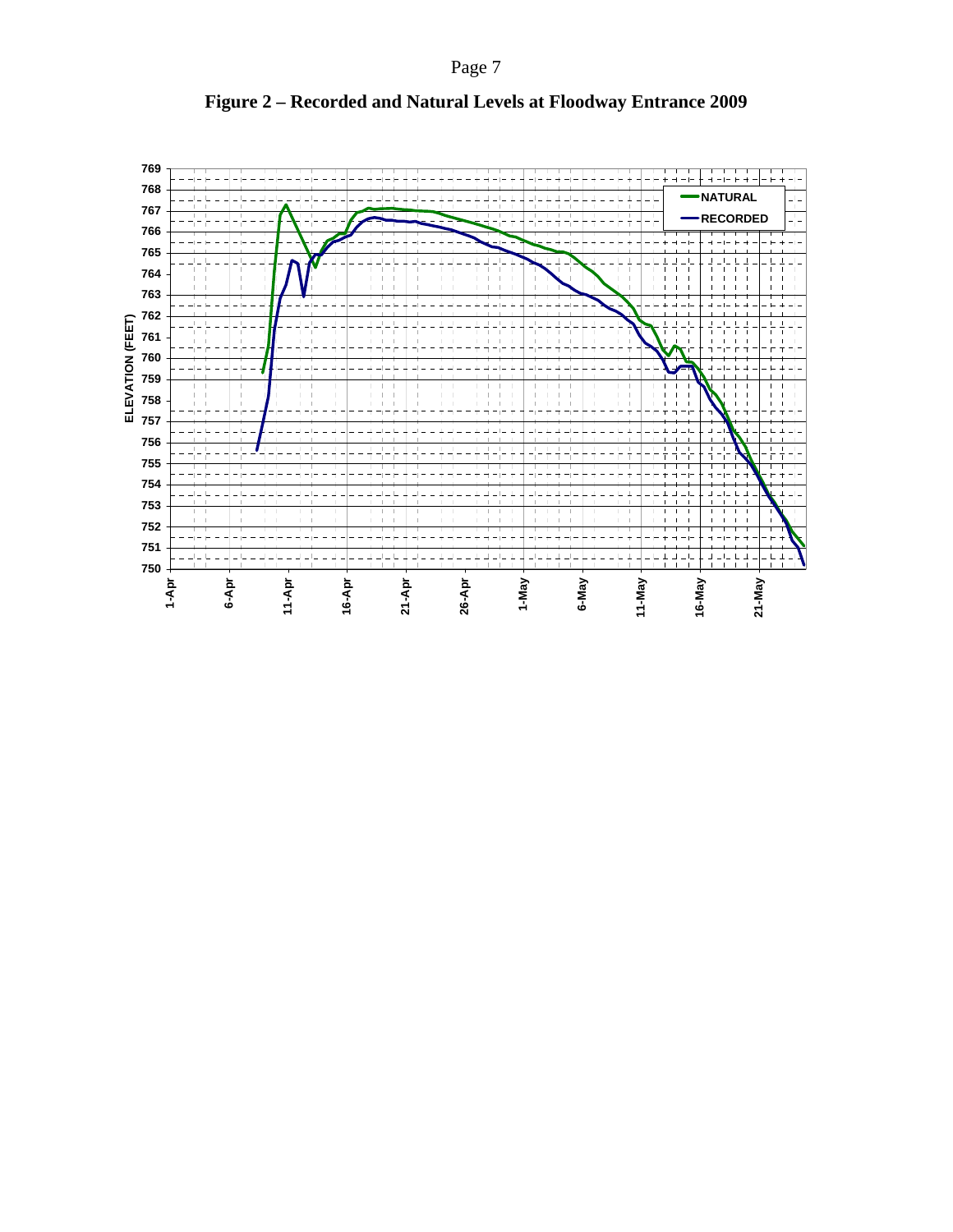# **APPENDIX A**

**Red River Floodway Rules of Operation**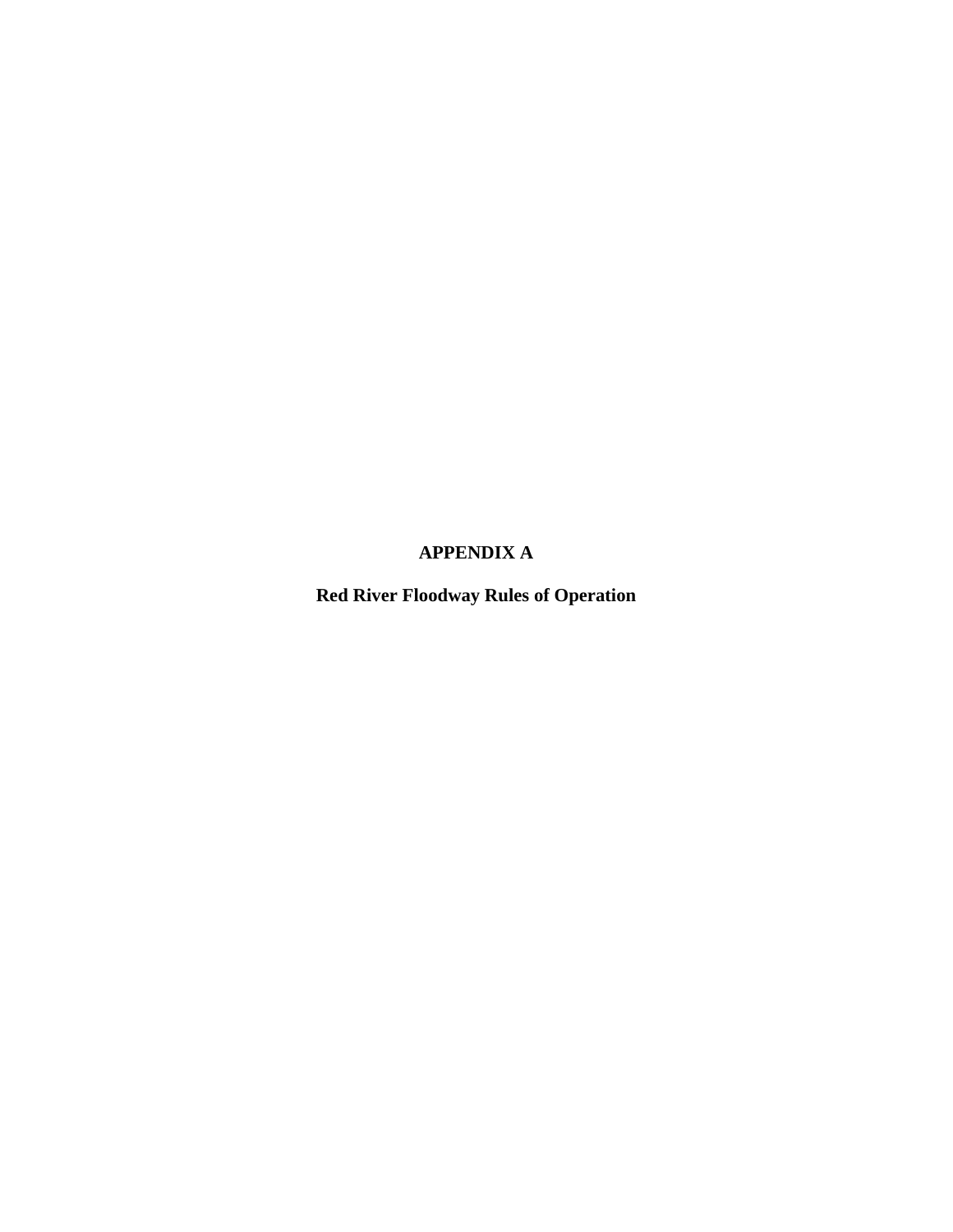# **Rules of Operation Red River Floodway Control Structure**

#### <span id="page-12-0"></span>*Normal Operation:*

[1](#page-12-0). Maintain natural<sup>1</sup> water levels on the Red River at the entrance to the floodway channel, until the water surface elevation at James Avenue reaches 24.5 feet (7.46 metres), or the river level anywhere along the Red River within the City of Winnipeg reaches two feet below the Flood Protection Level of 27.83 feet (8.48 m).

#### *Major Flood Operation:*

2. Once the river levels within Winnipeg reach the limits described in Rule 1, the level in Winnipeg should be held constant while levels south of the control structure continue to rise. Furthermore if forecasts indicate that levels at the entrance to the floodway channel will rise more than two feet (0.6 metres) above natural, the City of Winnipeg must proceed with emergency raising of the dikes and temporary protection measures on the sewer systems in accordance with the flood level forecasts within Winnipeg. The levels in Winnipeg should be permitted to rise as construction proceeds, but not so as to encroach on the freeboard of the dikes or compromise the emergency measures undertaken for protecting the sewer systems. At the same time the Province should consider the possibility of an emergency increase in the height of the floodway embankments and the West Dike. At no time will the water level at the floodway channel's entrance be allowed to rise to a level that infringes on the allowable freeboard on the floodway west embankment (Winnipeg side) and the West Dike.

#### *Extreme Flood Operation:*

3. For extreme floods, where the water level at the floodway channel's entrance reaches the maximum level that can be held by the floodway west embankment and the West Dike, the river level must not be permitted to exceed that level. All additional flows must be passed through Winnipeg.

#### *Initial Gate Operation with Ice:*

The floodway gates should not be operated until ice on the river is flowing freely, unless flooding in Winnipeg is imminent.

#### *Final drop of Gates:*

To minimize bank slumping along the river in Winnipeg and at the same time reduce the probability of sewer backup problems, final gate operations, once the level at the entrance to the floodway channel recedes to elevation 752 feet (229 metres), shall be carried out in consultation with the City of Winnipeg.

#### *Operation of Horn:*

 $\overline{a}$ 

The horn at the floodway structure shall only be operated once, before the first gate operation of the year. The horn should be sounded a half-hour before the first gate operation to alert residents that the floodway structure is being put into operation. For ongoing information a 1-800 number should be established that would provide current information of gate operations, potential impacts on water levels, and forecasts for the next few days. The information should also be included on the existing Water Stewardship internet site.

 $1$ <sup>1</sup> The term natural refers to the level that would have occurred in the absence of the flood control works, with the level of urban development in place at the time of the construction of these works.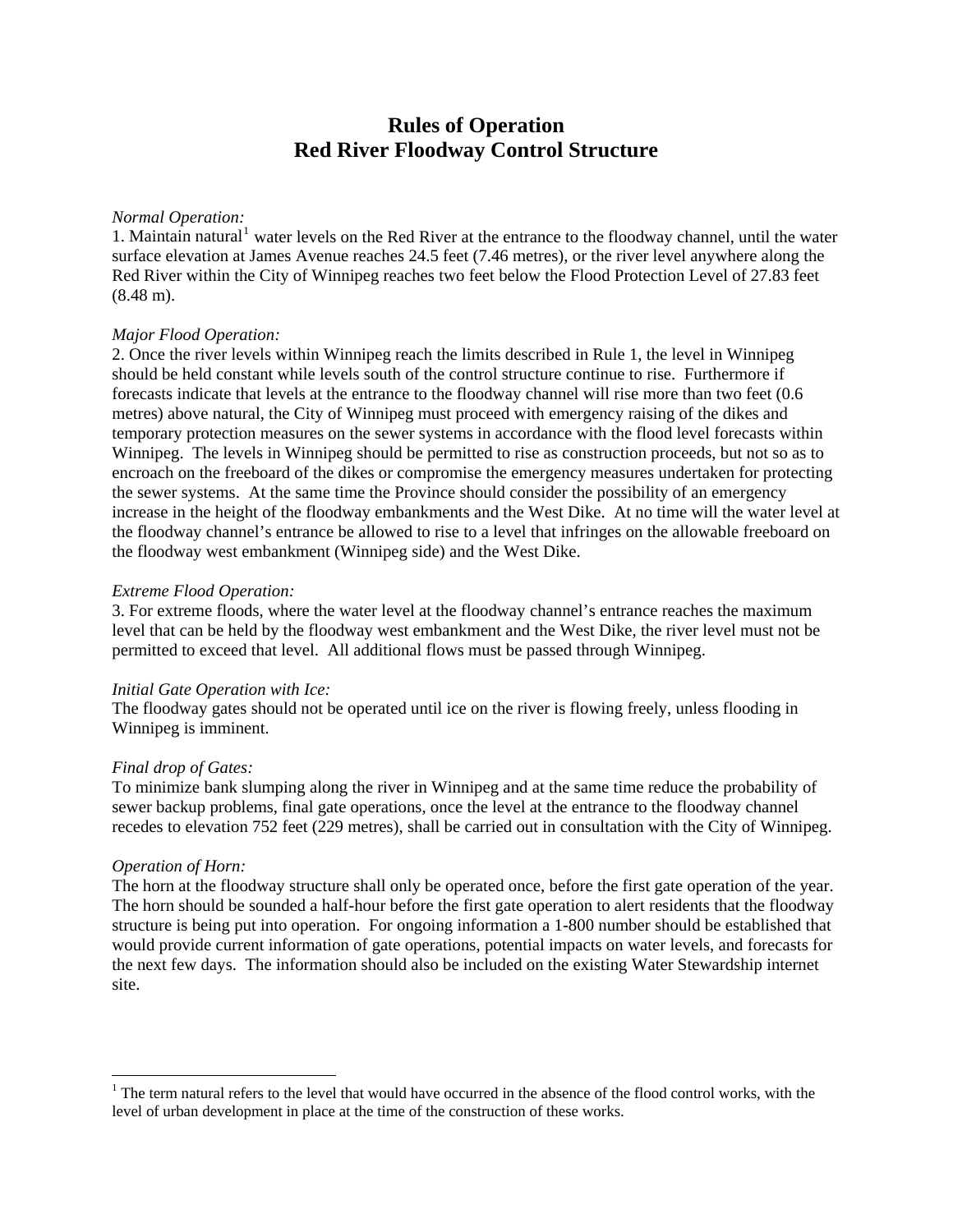#### **Emergency Operation to Reduce Sewer Backup in Winnipeg**

4(1) This rule defines the circumstances under which the Minister of Water Stewardship ("the Minister") may determine that emergency operation of the floodway is necessary to prevent widespread basement flooding and resulting risk to health and damage to property within the City of Winnipeg.

4(2) This rule applies after the spring crest from snowmelt runoff at Winnipeg, whenever high river levels substantially impair the capacity of Winnipeg's combined sewer system.

4(3) As long as the Department of Water Stewardship ("the Department") forecasts that river levels for the next 10 days will be below 14 feet James Avenue Pumping Station Datum (JAPSD), the Department will not operate the floodway control structure.

4(4) When the Department forecasts that river levels for the next 10 days are expected to rise to 14 feet JAPSD or higher, the Department will prepare a report that describes:

- (a) The basis of the Department's river level forecasts and its risk assessment;
- (b) The risk of basement flooding in Winnipeg, including the following factors:
	- (i) The predicted peak river level in the next 10 days;
	- (ii) The length of time the Department forecasts the river level will be at 14 feet JAPSD or higher;
	- (iii)The risk of an intense rainfall event in Winnipeg in the next 10 days;
- (c) The benefits and costs of floodway operation, including:
	- (i) The extent of basement flooding and damage to property expected from various combinations of intense rainfall events and high river levels;
	- (ii) The risk to the health of Winnipeg residents from sewer back-up;
	- (iii) Economic loss and damage caused by artificial flooding south of the inlet control structure;
	- (iv) Impacts of operation on fish and wildlife and their habitat and on water quality;
	- (v) The risks and potential costs of riverbank instability that may be caused by artificial river level changes, both upstream and downstream of the inlet control structure;
	- (vi) During construction of the floodway expansion, costs and risks associated with any resulting delays of that construction, including the potential average annual expected damages associated with an additional period of risk of a flood event that would exceed the current capacity of the floodway;
	- (vii)Such other benefits and costs of operation of which the Department is aware at the time of the preparation of the report, excluding benefits associated with recreational or tourism activities or facilities; and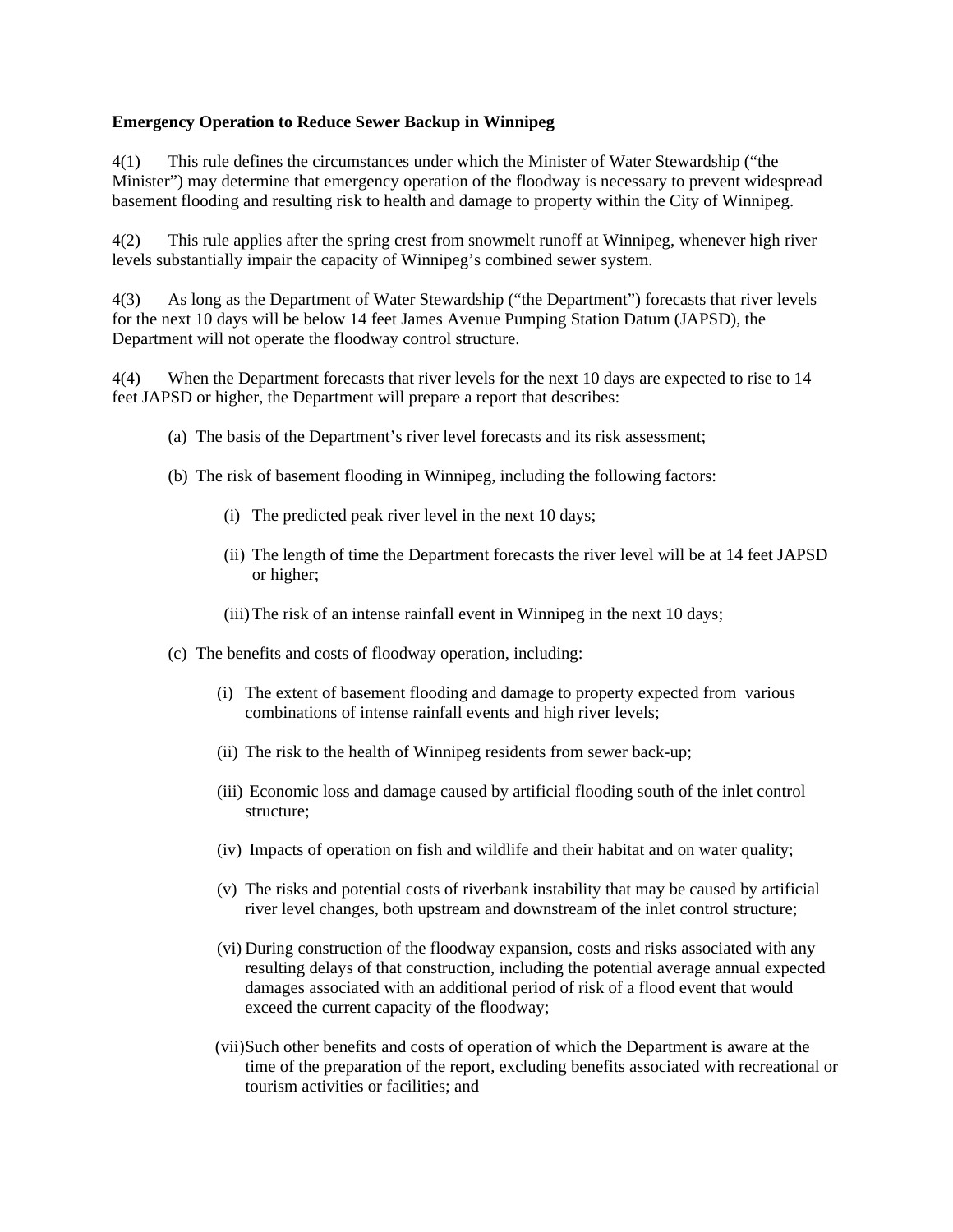- (d) measures that may be taken to mitigate the costs and impacts of the operation under consideration, including:
	- (i) minimizing the rate at which river levels are changed both upstream and downstream of the floodway inlet control structure;
	- (ii) providing means to assure fish passage.

4(5) The Department will present a draft of the report prepared under rule 4(4) to the Floodway Operation Review Committee and provide an opportunity for the Committee to provide input, before finalizing the report and making recommendations respecting floodway operation.

4(6) The Department will not recommend operation of the floodway unless the expected benefits of doing so clearly and substantially outweigh the expected costs.

4(7) The Department will present its report and recommendations to the Minister, who, subject to rule 4(8), will make a decision respecting floodway operation based on his or her consideration of the report.

- 4(8) The Department will not operate the floodway control structure under this rule:
	- (a) to raise river levels immediately upstream of the control structure to an elevation higher than 760 feet above sea level;
	- (b) to achieve a river level of less than 9 feet JAPSD; or
	- (c) except in circumstances of extreme urgency, to lower river levels more than one foot per day.

4(9) The Department will issue a news release announcing a decision to operate the floodway at least 24 hours before commencing operation.

4(10) The Department will ensure every reasonable effort is made to personally notify landowners who may be directly affected by flooding due to floodway operation in advance of the operation.

4(11) The Department will sound the horn at the floodway inlet control structure one-half hour before operation commences.

4(12) The Department will maintain a program of compensation for damages suffered by landowners arising from flooding caused by floodway operation under this rule.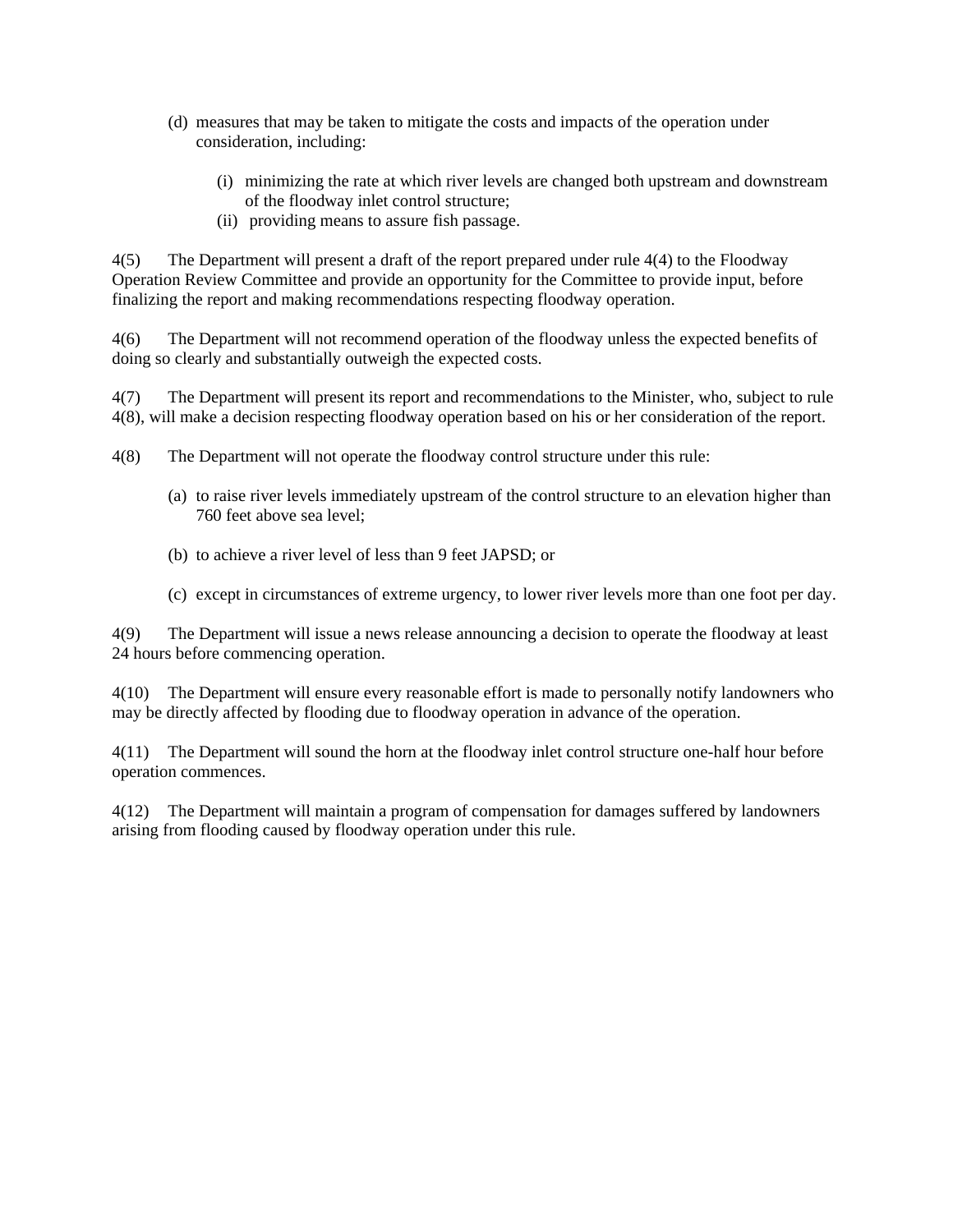# **APPENDIX B**

**Computation of Natural Flows and Levels**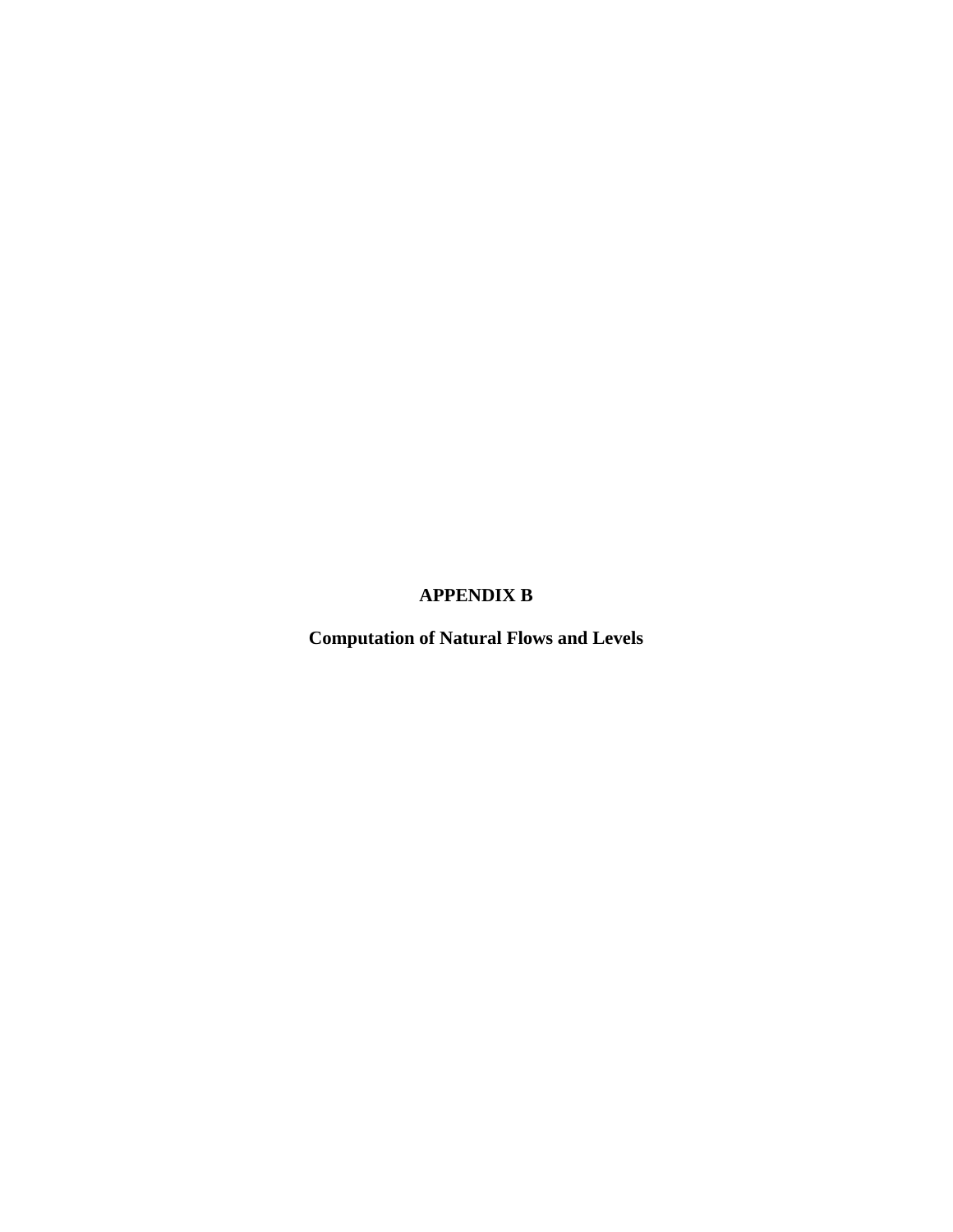# **Computation of Natural Flows and Levels On the Red and Assiniboine Rivers**

Table 2 in the main report lists the natural flows on the Red River below the confluence with the Assiniboine River and on the Assiniboine River at the Forks. This Appendix describes how those flows were determined, and explains how the relationships developed in the Acres 2004 study were applied to compute the natural level at the floodway entrance.

Table B-1 lists the recorded and computed flows and levels for each time step. Columns 1 to 7 list the flows used in computing the natural flows on the Assiniboine River, and columns 8 to 10 list the flows used for computing the natural flows on the Red River.

#### NATURAL ASSINIBOINE RIVER FLOW

The natural flows on the Assiniboine River are altered by operation of the Shellmouth Dam, the Portage Diversion, and by the presence of dykes along the Assiniboine River.

The Shellmouth Dam can decrease flows below natural by adjusting the control gates so that reservoir outflows are lower than the inflows. In this case the reservoir levels rise, and excess water is stored behind the dam.

The Portage Diversion can be used to reduce flows in the lower Assiniboine River by diverting some of the river flow north to Lake Manitoba.

The Assiniboine River dykes were constructed to prevent overflows from the river onto the surrounding lands. Because of the height of the river and the slope of the land much of this overflow did not return to the Assiniboine River. Therefore the dykes have the effect of increasing flows entering Winnipeg on the Assiniboine River during periods of high flow.

Referring to Table B-1, column 1 lists the flow reductions at Winnipeg resulting from storage behind the Shellmouth Dam. It is important to recognize that these flow changes at the dam take some time to reach Winnipeg. The Department uses the Muskingum routing procedure to compute this flow attenuation.

Column 2 shows the flows diverted to Lake Manitoba via the Portage Diversion. Again the flows are routed to Winnipeg to apply the time delay.

Column 3 shows the recorded flows at the hydrometric station at Headingley. These first three columns are summed to determine the total natural flow before applying the natural breakouts that would have occurred if the dykes were not in place.

Column 4 lists the computed breakouts that would have occurred at those flows if the dykes had not been constructed.

Column 5 lists the computed natural flows at Headingley. These are computed by adding the three adjustments to the recorded flows at Headingley.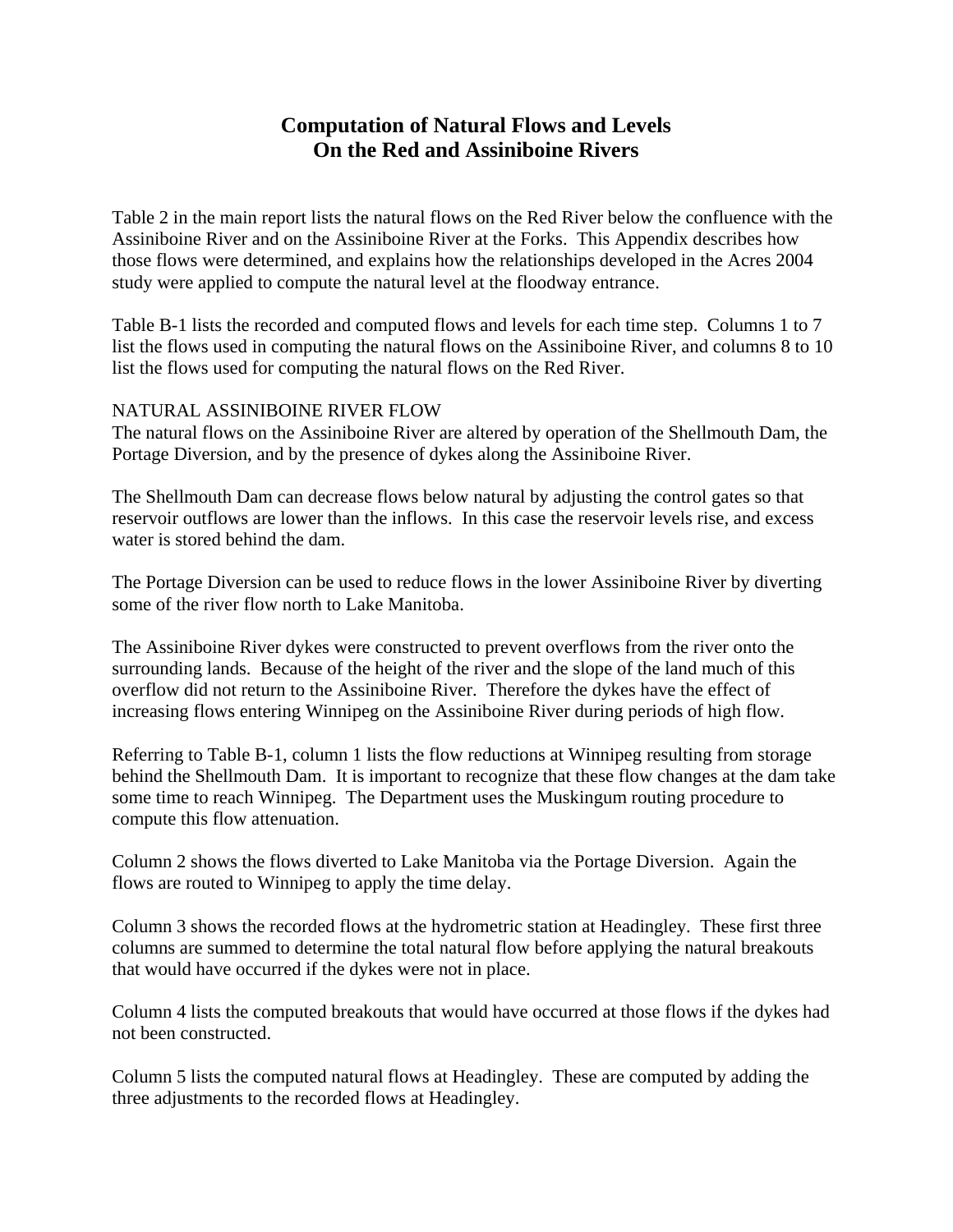There is some additional local inflow entering the Assiniboine River between Headingley and the Forks. Most of this flow is recorded on Sturgeon Creek. In column 6 the recorded flows on Sturgeon Creek are increased to include unmeasured local inflows.

Finally columns 5 and 6 are added together to give the computed natural flows of the Assiniboine River at the Forks, as listed in column 7.

#### NATURAL RED RIVER FLOW

On the Red River the primary flow adjustment is caused by the Red River Floodway. During periods of extensive flooding there can also be a flow change resulting from changes in the storage of floodwaters on the land, but as long as flood levels at the floodway entrance are held at natural that change would be negligible.

Column 8 lists the recorded flows in the floodway channel, and column 9 shows the recorded flows at James Avenue. Column 10 sums the flows in those two columns and adds the three flow adjustments on the Assiniboine River to give the total natural flow on the Red River at James Avenue, which is downstream of the Forks.

#### NATURAL RIVER LEVELS AT THE FLOODWAY INLET

Table B-2 is a reproduction of Table 4-7 from the Acres report *"Re-Computation of Natural Water Levels at the Floodway Inlet (Final Report), April 2004*". The table provides natural elevations at the inlet based upon the relative contribution of natural flow at the Forks from the Red and Assiniboine Rivers. The *combined* flow is represented by the values in the left-hand column entitled Red River at James Avenue. The Assiniboine River Contribution amount is shown across the top and is the flow in the Assiniboine River at the Forks.

The natural water level at the inlet can vary by a few feet dependent upon the amount of flow coming from the Assiniboine River (Assiniboine River Contribution). This phenomenon is referred to as a variable backwater effect.

This concept can be illustrated by using the example of 100,000 cfs flow for the Red River at James Avenue in various combinations of Red and Assiniboine River flows. One combination could have 95,000 cfs as Red River flow upstream of the Forks and 5,000 cfs as Assiniboine River Contribution; this combination results in a level at the inlet of 765.6 feet as shown in Table B-2. Similarly, another combination, while still yielding a total James Avenue flow of 100,000 cfs, could be 70,000 cfs as Red River flow upstream of the Forks and 30,000 cfs as Assiniboine River Contribution; the resulting inlet level would be 762.9 feet. The difference in the inlet water elevation between these two flow combinations is 2.7 feet, with the lower elevation occurring when there is relatively more flow on the Assiniboine River.

Natural levels are determined by using the natural Red River flows at James Avenue listed in column 10 of Table B-1, and the natural Assiniboine River flows listed in column 7 of Table B-1 and interpolating between the values listed in Table B-2 to determine the natural levels. These natural levels are listed in column 11 of Table B-1. For comparison, column 12 of Table B-1 lists the recorded levels at the floodway inlet (station 05OC026).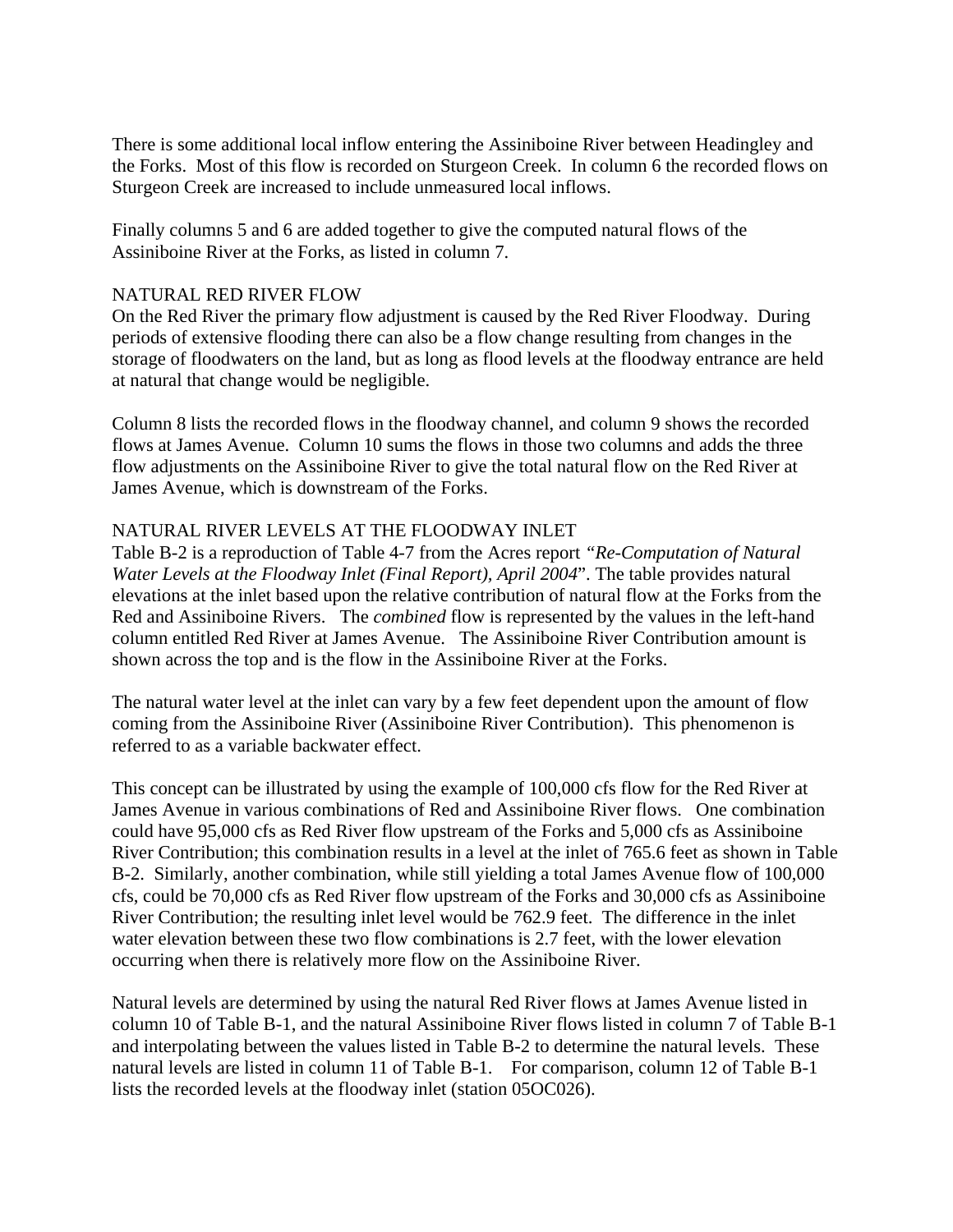# **Table B-1 Spring 2009 Flows and Levels**

| $Column =$          | $\mathbf 1$      | $\overline{2}$ | 3                        | 4              | 5             | 6            | $\overline{7}$         | 8                | 9                           | 10               | 11            | 12             |
|---------------------|------------------|----------------|--------------------------|----------------|---------------|--------------|------------------------|------------------|-----------------------------|------------------|---------------|----------------|
|                     |                  |                | <b>Assiniboine Flows</b> |                |               |              | <b>Red River Flows</b> |                  |                             |                  |               |                |
|                     | Shellmouth       | Portage        | Actual                   | Natural        | Natural       | Sturgeon Cr. | <b>Natural</b>         | <b>Red River</b> | <b>Red River</b>            | <b>Natural</b>   | Natural water | Recorded       |
|                     | Flow             | Diversion      | Assiniboine              | breakouts      | Assiniboine   | Flow plus    | <b>Assiniboine</b>     |                  | Floodway flow flow at James | <b>Red River</b> | level on Red  | Water level on |
|                     | Changes          | flow (Routed   | R. flow at               | from river     | River flow at | other local  | R. flow into           |                  | Ave.                        | flow             | R. at         | Red R. at      |
|                     | (Routed to       | to             | Headingley               |                | Headingley    | inflows      | <b>Red River</b>       |                  |                             | at James         | Floodway      | Floodway       |
|                     | Headingley)      | Headingley)    |                          |                |               |              |                        |                  |                             | <b>Avenue</b>    | Inlet (feet)  | Inlet (feet)   |
| Date / Time         | Recorded         | Recorded       | Recorded                 | Computed       | $=1+2+3-4$    | Rec. & Est.  | $= 5 + 6$              | Recorded         | Recorded                    | $=1+2-4+8+9$     | Computed      | Recorded       |
| 08-Apr-2009 8:00 AM | $-400$           | 1,941          | 2,727                    | 0              | 4,268         | 228          | 4,496                  | 6,260            | 41,060                      | 48,862           | 757.98        | 755.62         |
| 08-Apr-2009 8:00 PM | $-400$           | 2,180          | 2,502                    | $\mathbf 0$    | 4,283         | 296          | 4,579                  | 6,354            | 41,474                      | 49,608           | 759.30        | 756.89         |
| 09-Apr-2009 8:00 AM | $-396$           | 1,988          | 2,330                    | $\mathbf 0$    | 3,922         | 268          | 4,190                  | 6,354            | 42,179                      | 50,125           | 760.60        | 758.21         |
| 09-Apr-2009 8:00 PM | $-350$           | 2,897          | 2,351                    | $\mathbf 0$    | 4,899         | 344          | 5,243                  | 16,684           | 42,963                      | 62,194           | 764.17        | 761.35         |
| 10-Apr-2009 8:00 AM | $-350$           | 2,749          | 2,452                    | $\mathbf 0$    | 4,851         | 463          | 5,314                  | 25,609           | 43,318                      | 71,327           | 766.80        | 762.85         |
| 10-Apr-2009 8:00 PM | $-325$           | 3,306          | 2,608                    | $\mathbf 0$    | 5,589         | 644          | 6,232                  | 28,967           | 41,665                      | 73,613           | 767.30        | 763.49         |
| 11-Apr-2009 8:00 AM | $-300$           | 3,405          | 2,821                    | $\mathbf 0$    | 5,927         | 706          | 6,633                  | 33,669           | 46,614                      | 83,389           | 766.70        | 764.66         |
| 11-Apr-2009 8:00 PM | $-275$           | 3,401          | 3,205                    | $\mathbf 0$    | 6,331         | 985          | 7,316                  | 33,422           | 43,275                      | 79,823           | 766.10        | 764.50         |
| 12-Apr-2009 8:00 AM | $-250$           | 3,224          | 3,904                    | $\mathbf 0$    | 6,878         | 1,289        | 8,167                  | 27,483           | 55,430                      | 85,887           | 765.50        | 762.91         |
| 12-Apr-2009 8:00 PM | $-210$           | 3,648          | 4,543                    | $\mathbf 0$    | 7,982         | 1,428        | 9,410                  | 33,204           | 55,113                      | 91,756           | 764.90        | 764.54         |
| 13-Apr-2009 8:00 AM | $-190$           | 3,460          | 5,832                    | $\mathbf 0$    | 9,102         | 1,930        | 11,032                 | 34,710           | 57,798                      | 95,778           | 764.30        | 764.93         |
| 13-Apr-2009 8:00 PM | $-155$           | 4,453          | 6,538                    | $\mathbf 0$    | 10,836        | 2,252        | 13,088                 | 34,676           | 62,041                      | 101,016          | 765.10        | 764.90         |
| 14-Apr-2009 8:00 AM | $-120$           | 3,955          | 7,277                    | $\mathbf 0$    | 11,112        | 2,270        | 13,382                 | 36,160           | 65,806                      | 105,801          | 765.58        | 765.27         |
| 14-Apr-2009 8:00 PM | $-70$            | 4,249          | 7,877                    | $\overline{0}$ | 12,056        | 2,729        | 14,785                 | 37,556           | 66,248                      | 107,983          | 765.70        | 765.53         |
| 15-Apr-2009 8:00 AM | $-50$            | 4,494          | 8,509                    | $\overline{0}$ | 12,952        | 3,016        | 15,969                 | 38,323           | 67,914                      | 110,681          | 765.91        | 765.60         |
| 15-Apr-2009 8:00 PM | $-50$            | 4,600          | 11,512                   | 136            | 15,927        | 3,124        | 19,050                 | 38,799           | 69,358                      | 112,571          | 765.91        | 765.75         |
| 16-Apr-2009 8:00 AM | $\mathbf 0$      | 14,100         | 12,531                   | 3772           | 22,860        | 3,153        | 26,012                 | 39,120           | 71,888                      | 121,336          | 766.56        | 765.85         |
| 16-Apr-2009 8:00 PM | 10               | 16,750         | 11,139                   | 4276           | 23,623        | 3,108        | 26,731                 | 41,000           | 71,674                      | 125,158          | 766.91        | 766.22         |
| 17-Apr-2009 8:00 AM | 76               | 19,899         | 9,353                    | 4607           | 24,720        | 3,066        | 27,786                 | 42,289           | 68,675                      | 126,332          | 766.98        | 766.49         |
| 17-Apr-2009 8:00 PM | 138              | 22,088         | 6,779                    | 4531           | 24,474        | 3,051        | 27,525                 | 42,993           | 66,891                      | 127,579          | 767.13        | 766.63         |
| 18-Apr-2009 8:00 AM | 201              | 19,299         | 5,132                    | 2911           | 21,720        | 2,988        | 24,709                 | 43,316           | 65,629                      | 125,534          | 767.07        | 766.69         |
| 18-Apr-2009 8:00 PM | 223              | 19,014         | 4,052                    | 2324           | 20,965        | 2,819        | 23,784                 | 43,241           | 65,275                      | 125,429          | 767.10        | 766.64         |
| 19-Apr-2009 8:00 AM | 247              | 18,056         | 3,579                    | 1736           | 20,146        | 2,694        | 22,841                 | 42,967           | 65,452                      | 124,985          | 767.11        | 766.56         |
| 19-Apr-2009 8:00 PM | 312              | 17,373         | 3,275                    | 1394           | 19,567        | 2,490        | 22,057                 | 43,026           | 65,393                      | 124,710          | 767.12        | 766.55         |
| 20-Apr-2009 8:00 AM | $\overline{377}$ | 16,520         | 2,929                    | 1018           | 18,808        | 2,172        | 20,980                 | 42,962           | 64,905                      | 123,746          | 767.09        | 766.50         |
| 20-Apr-2009 8:00 PM | 464              | 15,641         | 2,689                    | 721            | 18,074        | 1,907        | 19,981                 | 43,093           | 64,330                      | 122,807          | 767.05        | 766.51         |
| 21-Apr-2009 8:00 AM | 555              | 15,261         | 2,484                    | 593            | 17,707        | 1,761        | 19,468                 | 43,200           | 63,872                      | 122,295          | 767.05        | 766.47         |
| 21-Apr-2009 8:00 PM | 677              | 14,849         | 2,278                    | 474            | 17,329        | 1,599        | 18,929                 | 43,014           | 63,311                      | 121,377          | 767.01        | 766.50         |
| 22-Apr-2009 8:00 AM | 798              | 14,414         | 2,081                    | 363            | 16,931        | 1,357        | 18,287                 | 42,602           | 63,163                      | 120,615          | 766.99        | 766.39         |
| 22-Apr-2009 8:00 PM | 953              | 14,001         | 1,859                    | 267            | 16,547        | 1,229        | 17,775                 | 42,556           | 62,794                      | 120,037          | 766.98        | 766.35         |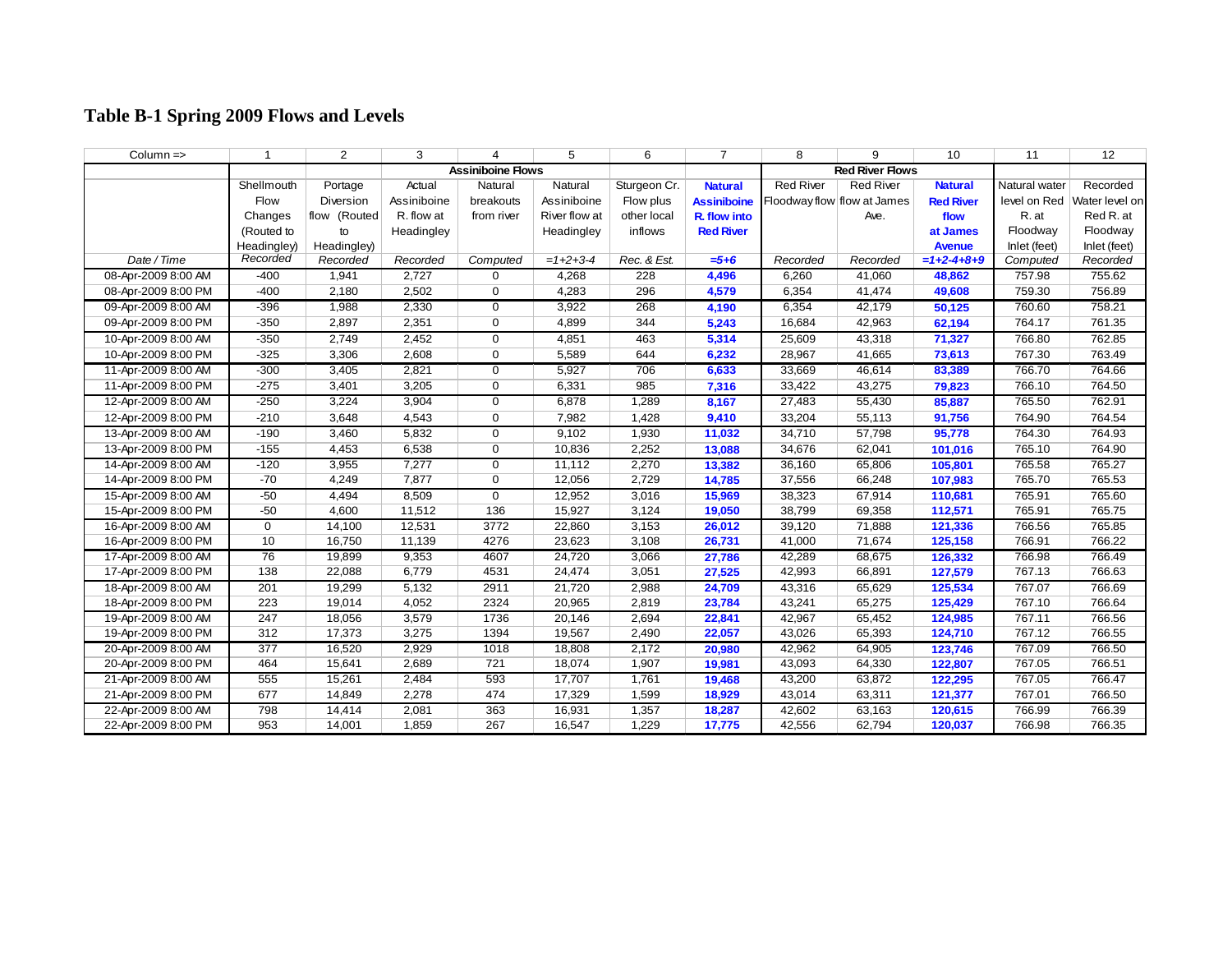| $Column =$          | 1           | $\overline{2}$ | 3                        | 4              | 5             | 6            | $\overline{7}$     | 8                      | 9                           | 10               | 11            | 12             |
|---------------------|-------------|----------------|--------------------------|----------------|---------------|--------------|--------------------|------------------------|-----------------------------|------------------|---------------|----------------|
|                     |             |                | <b>Assiniboine Flows</b> |                |               |              |                    | <b>Red River Flows</b> |                             |                  |               |                |
|                     | Shellmouth  | Portage        | Actual                   | Natural        | Natural       | Sturgeon Cr. | <b>Natural</b>     | <b>Red River</b>       | <b>Red River</b>            | <b>Natural</b>   | Natural water | Recorded       |
|                     | Flow        | Diversion      | Assiniboine              | breakouts      | Assiniboine   | Flow plus    | <b>Assiniboine</b> |                        | Floodway flow flow at James | <b>Red River</b> | level on Red  | Water level on |
|                     | Changes     | flow (Routed   | R. flow at               | from river     | River flow at | other local  | R. flow into       |                        | Ave.                        | flow             | R. at         | Red R. at      |
|                     | (Routed to  | to             | Headingley               |                | Headingley    | inflows      | <b>Red River</b>   |                        |                             | at James         | Floodway      | Floodway       |
|                     | Headingley) | Headingley)    |                          |                |               |              |                    |                        |                             | <b>Avenue</b>    | Inlet (feet)  | Inlet (feet)   |
| Date / Time         | Recorded    | Recorded       | Recorded                 | Computed       | $=1+2+3-4$    | Rec. & Est.  | $=$ 5+6            | Recorded               | Recorded                    | $=1+2-4+8+9$     | Computed      | Recorded       |
| 23-Apr-2009 8:00 AM | 1108        | 13,974         | 1,614                    | 245            | 16,450        | 1,165        | 17,616             | 42,552                 | 62,381                      | 119,770          | 766.96        | 766.29         |
| 23-Apr-2009 8:00 PM | 1295        | 13,665         | 1,433                    | 191            | 16,202        | 1,021        | 17,223             | 42,293                 | 61,864                      | 118,926          | 766.88        | 766.24         |
| 24-Apr-2009 8:00 AM | 1481        | 13,671         | 1,322                    | 205            | 16,269        | 898          | 17,167             | 41,942                 | 61,227                      | 118,116          | 766.78        | 766.16         |
| 24-Apr-2009 8:00 PM | 1668        | 13,596         | 1,222                    | 207            | 16,279        | 788          | 17,067             | 41,864                 | 60,523                      | 117,444          | 766.70        | 766.11         |
| 26-Apr-2009 8:00 AM | 2362        | 13,209         | 1,091                    | 239            | 16,423        | 507          | 16,930             | 40,972                 | 59,295                      | 115,599          | 766.47        | 765.82         |
| 26-Apr-2009 8:00 PM | 2583        | 12,858         | 1,062                    | 210            | 16,293        | 438          | 16,731             | 40,562                 | 59,154                      | 114,946          | 766.40        | 765.71         |
| 27-Apr-2009 8:00 AM | 2804        | 12,851         | 1,024                    | 242            | 16,436        | 423          | 16,859             | 39,869                 | 59,065                      | 114,347          | 766.32        | 765.53         |
| 27-Apr-2009 8:00 PM | 3003        | 12,220         | 948                      | 154            | 16,018        | 406          | 16,423             | 39,609                 | 58,732                      | 113,410          | 766.23        | 765.41         |
| 28-Apr-2009 8:00 AM | 3202        | 12,020         | 915                      | 148            | 15,989        | 389          | 16,378             | 39,421                 | 58,271                      | 112,767          | 766.15        | 765.29         |
| 28-Apr-2009 8:00 PM | 3365        | 11,832         | 890                      | 140            | 15,947        | 372          | 16,319             | 39,196                 | 57,696                      | 111,948          | 766.05        | 765.26         |
| 29-Apr-2009 8:00 AM | 3527        | 11,256         | 865                      | 73             | 15,575        | 311          | 15,886             | 39,039                 | 57,029                      | 110,778          | 765.93        | 765.14         |
| 29-Apr-2009 8:00 PM | 3645        | 11,032         | 851                      | 56             | 15,472        | 305          | 15,777             | 38,714                 | 56,394                      | 109,729          | 765.81        | 765.04         |
| 30-Apr-2009 8:00 AM | 3763        | 10,446         | 859                      | $\mathbf 0$    | 15,072        | 296          | 15,368             | 38,481                 | 56,307                      | 109,002          | 765.76        | 764.94         |
| 30-Apr-2009 8:00 PM | 3834        | 10,043         | 844                      | $\overline{0}$ | 14,721        | 290          | 15,011             | 38,083                 | 55,629                      | 107,589          | 765.63        | 764.82         |
| 01-May-2009 8:00 AM | 3905        | 9,820          | 827                      | $\mathbf 0$    | 14,552        | 279          | 14,831             | 37,896                 | 54,806                      | 106,427          | 765.52        | 764.70         |
| 01-May-2009 8:00 PM | 3933        | 9,634          | 823                      | $\mathbf 0$    | 14,390        | 272          | 14,662             | 37,569                 | 54,041                      | 105,177          | 765.40        | 764.54         |
| 02-May-2009 8:00 AM | 3961        | 9,390          | 817                      | $\overline{0}$ | 14,168        | 235          | 14,403             | 37,233                 | 53,781                      | 104,366          | 765.33        | 764.44         |
| 02-May-2009 8:00 PM | 3952        | 9,223          | 821                      | $\mathbf 0$    | 13,996        | 233          | 14,229             | 36,490                 | 53,507                      | 103,172          | 765.22        | 764.26         |
| 03-May-2009 8:00 AM | 3943        | 9,390          | 810                      | $\mathbf 0$    | 14,143        | 201          | 14,344             | 35,836                 | 53,521                      | 102,690          | 765.16        | 764.03         |
| 03-May-2009 8:00 PM | 3905        | 9,192          | 781                      | 0              | 13,878        | 194          | 14,072             | 35,008                 | 53,478                      | 101,583          | 765.06        | 763.78         |
| 04-May-2009 8:00 AM | 3867        | 9,201          | 779                      | $\mathbf 0$    | 13,847        | 219          | 14,066             | 34,226                 | 54,200                      | 101,494          | 765.05        | 763.55         |
| 04-May-2009 8:00 PM | 3808        | 9,201          | 777                      | $\overline{0}$ | 13,785        | 211          | 13,997             | 33,555                 | 54,012                      | 100,576          | 764.96        | 763.44         |
| 05-May-2009 8:00 AM | 3748        | 9,307          | 767                      | $\mathbf{0}$   | 13,822        | 196          | 14,019             | 32,899                 | 53,435                      | 99,389           | 764.76        | 763.23         |
| 05-May-2009 8:00 PM | 3674        | 9,289          | 724                      | 0              | 13,687        | 185          | 13,872             | 32,444                 | 52,827                      | 98,234           | 764.53        | 763.08         |
| 06-May-2009 8:00 AM | 3600        | 9,320          | 720                      | $\overline{0}$ | 13,640        | 187          | 13,827             | 31,953                 | 52,305                      | 97,178           | 764.30        | 763.02         |
| 06-May-2009 8:00 PM | 3518        | 9,615          | 702                      | $\mathbf 0$    | 13,835        | 184          | 14,020             | 31,509                 | 51,795                      | 96,437           | 764.12        | 762.88         |
| 07-May-2009 8:00 AM | 3436        | 9,620          | 702                      | 0              | 13,758        | 205          | 13,963             | 30,974                 | 51,297                      | 95,328           | 763.89        | 762.76         |
| 07-May-2009 8:00 PM | 3351        | 9,119          | 875                      | $\mathbf 0$    | 13,345        | 191          | 13,536             | 30,280                 | 50,812                      | 93,562           | 763.55        | 762.53         |
| 08-May-2009 8:00 AM | 3266        | 9,153          | 1,063                    | $\mathbf 0$    | 13,482        | 170          | 13,652             | 29,451                 | 50,812                      | 92,681           | 763.34        | 762.35         |
| 08-May-2009 8:00 PM | 3183        | 8,382          | 1,389                    | $\overline{0}$ | 12,954        | 162          | 13,116             | 28,901                 | 50,982                      | 91,448           | 763.14        | 762.24         |
| 09-May-2009 8:00 AM | 3100        | 8,463          | 1,550                    | $\mathbf{0}$   | 13,113        | 163          | 13,276             | 28,307                 | 50,775                      | 90,646           | 762.95        | 762.07         |
| 09-May-2009 8:00 PM | 3021        | 8,408          | 1,554                    | 0              | 12,983        | 144          | 13,128             | 27,576                 | 50,375                      | 89,380           | 762.67        | 761.82         |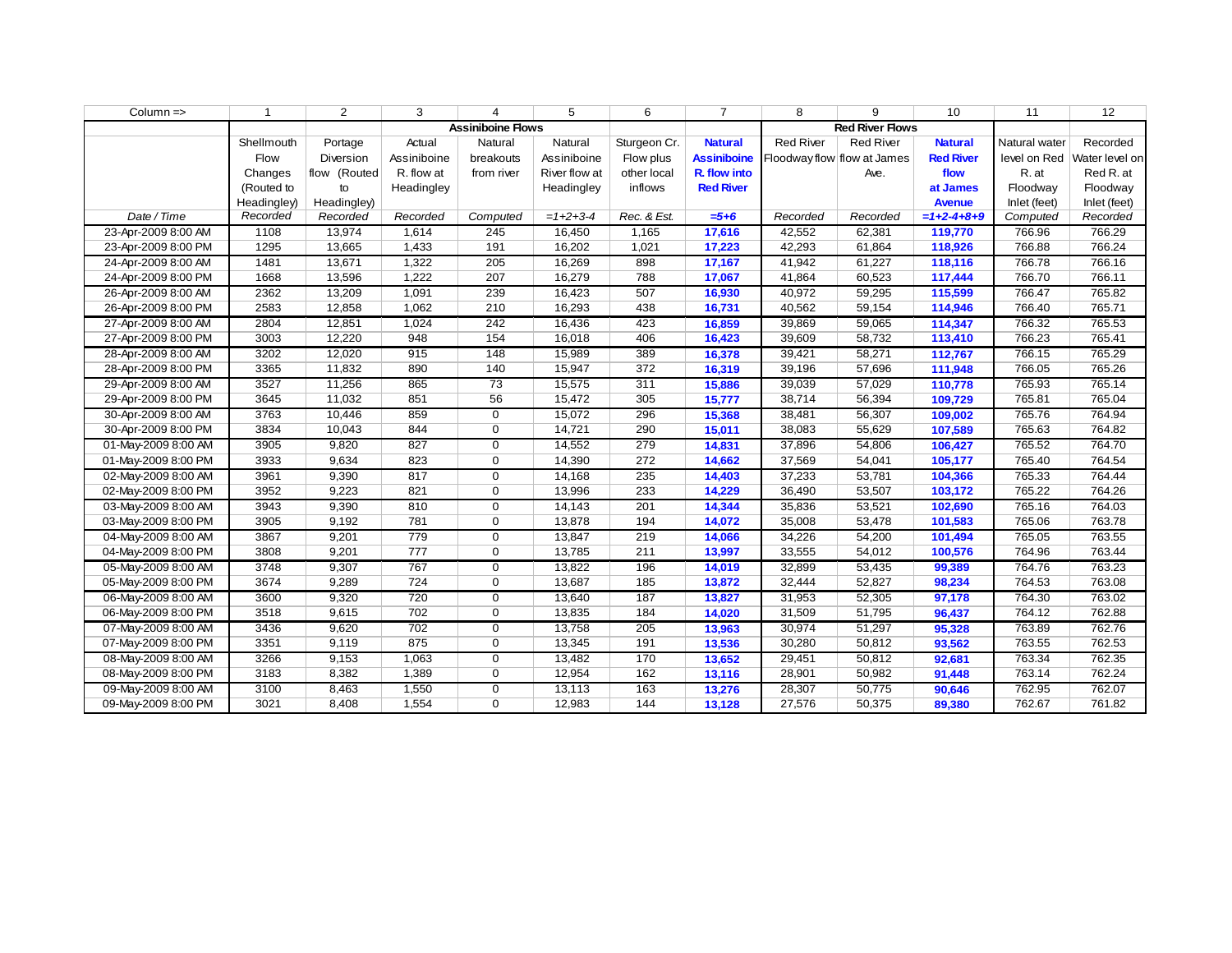| $Column =$          | -1          | 2                        | 3           | 4              | 5             | 6            | $\overline{7}$     | 8                           | 9                | 10               | 11            | 12             |
|---------------------|-------------|--------------------------|-------------|----------------|---------------|--------------|--------------------|-----------------------------|------------------|------------------|---------------|----------------|
|                     |             | <b>Assiniboine Flows</b> |             |                |               |              |                    | <b>Red River Flows</b>      |                  |                  |               |                |
|                     | Shellmouth  | Portage                  | Actual      | Natural        | Natural       | Sturgeon Cr. | <b>Natural</b>     | <b>Red River</b>            | <b>Red River</b> | <b>Natural</b>   | Natural water | Recorded       |
|                     | Flow        | Diversion                | Assiniboine | breakouts      | Assiniboine   | Flow plus    | <b>Assiniboine</b> | Floodway flow flow at James |                  | <b>Red River</b> | level on Red  | Water level on |
|                     | Changes     | flow (Routed             | R. flow at  | from river     | River flow at | other local  | R. flow into       |                             | Ave.             | flow             | R. at         | Red R. at      |
|                     | (Routed to  | to                       | Headingley  |                | Headingley    | inflows      | <b>Red River</b>   |                             |                  | at James         | Floodway      | Floodway       |
|                     | Headingley) | Headingley)              |             |                |               |              |                    |                             |                  | <b>Avenue</b>    | Inlet (feet)  | Inlet (feet)   |
| Date / Time         | Recorded    | Recorded                 | Recorded    | Computed       | $=1+2+3-4$    | Rec. & Est.  | $= 5 + 6$          | Recorded                    | Recorded         | $=1+2-4+8+9$     | Computed      | Recorded       |
| 10-May-2009 8:00 AM | 2942        | 8,175                    | 1,562       | $\Omega$       | 12,679        | 174          | 12,853             | 26,797                      | 50,083           | 87,998           | 762.37        | 761.63         |
| 10-May-2009 8:00 PM | 2868        | 8,060                    | 1,556       | $\mathbf 0$    | 12,484        | 175          | 12,659             | 25,087                      | 49,671           | 85,685           | 761.82        | 761.10         |
| 11-May-2009 8:00 AM | 2794        | 7,948                    | 1,310       | $\mathbf{0}$   | 12,052        | 157          | 12,209             | 23,701                      | 50,217           | 84,660           | 761.63        | 760.73         |
| 11-May-2009 8:00 PM | 2722        | 9,139                    | 919         | $\mathbf 0$    | 12,780        | 157          | 12,937             | 23,003                      | 49,877           | 84,741           | 761.55        | 760.56         |
| 12-May-2009 8:00 AM | 2651        | 8,746                    | 673         | $\mathbf 0$    | 12,070        | 155          | 12,226             | 22,408                      | 48,412           | 82,217           | 761.03        | 760.34         |
| 12-May-2009 8:00 PM | 2579        | 8,636                    | 582         | $\mathbf{0}$   | 11,797        | 155          | 11,952             | 21,088                      | 47,283           | 79,586           | 760.41        | 759.93         |
| 13-May-2009 8:00 AM | 2507        | 8,420                    | 593         | $\mathbf 0$    | 11,520        | 1,578        | 13,097             | 19,109                      | 49,107           | 79,143           | 760.12        | 759.33         |
| 13-May-2009 8:00 PM | 2432        | 8,302                    | 789         | 0              | 11,523        | 1,625        | 13,147             | 19,441                      | 50,812           | 80,987           | 760.60        | 759.31         |
| 14-May-2009 8:00 AM | 2357        | 8,195                    | 904         | $\mathbf 0$    | 11,456        | 846          | 12,302             | 20,135                      | 49,173           | 79,860           | 760.44        | 759.63         |
| 14-May-2009 8:00 PM | 2279        | 6,995                    | 1,411       | $\mathbf 0$    | 10,684        | 759          | 11,443             | 19,341                      | 48,687           | 77,302           | 759.83        | 759.63         |
| 15-May-2009 8:00 AM | 2200        | 7,720                    | 1,644       | $\mathbf 0$    | 11,564        | 638          | 12,203             | 18,287                      | 49,461           | 77,668           | 759.82        | 759.63         |
| 15-May-2009 8:00 PM | 2120        | 7,257                    | 1,752       | $\mathbf 0$    | 11,129        | 541          | 11,670             | 17,543                      | 49,370           | 76,289           | 759.50        | 758.87         |
| 16-May-2009 8:00 AM | 2039        | 7,485                    | 1,788       | $\mathbf 0$    | 11,312        | 464          | 11,776             | 16,887                      | 48,543           | 74,954           | 759.10        | 758.65         |
| 16-May-2009 8:00 PM | 1959        | 7,380                    | 1,785       | $\overline{0}$ | 11,123        | 393          | 11,516             | 15,409                      | 48,044           | 72,791           | 758.53        | 758.06         |
| 17-May-2009 8:00 AM | 1880        | 7,823                    | 1,781       | $\overline{0}$ | 11,484        | 367          | 11,851             | 14,181                      | 48,228           | 72,112           | 758.27        | 757.65         |
| 17-May-2009 8:00 PM | 1801        | 7,507                    | 1,730       | $\overline{0}$ | 11,038        | 328          | 11,367             | 13,452                      | 47,598           | 70,359           | 757.86        | 757.35         |
| 18-May-2009 8:00 AM | 1723        | 6,895                    | 1,674       | $\overline{0}$ | 10,292        | 280          | 10,572             | 12,338                      | 46,916           | 67,872           | 757.24        | 756.94         |
| 18-May-2009 8:00 PM | 1647        | 6,543                    | 1,623       | $\mathbf 0$    | 9,813         | 251          | 10,063             | 10,647                      | 46,614           | 65,451           | 756.58        | 756.20         |
| 19-May-2009 8:00 AM | 1571        | 6,185                    | 1,564       | $\mathbf 0$    | 9,320         | 221          | 9,541              | 9,240                       | 47,099           | 64,095           | 756.25        | 755.54         |
| 19-May-2009 8:00 PM | 1499        | 6,180                    | 1,515       | $\overline{0}$ | 9,194         | 206          | 9,399              | 8,448                       | 46,482           | 62,609           | 755.82        | 755.26         |
| 20-May-2009 8:00 AM | 1427        | 5,574                    | 1,553       | $\mathbf 0$    | 8,554         | 194          | 8,748              | 7,841                       | 45,249           | 60,091           | 755.18        | 754.93         |
| 20-May-2009 8:00 PM | 1355        | 5,840                    | 1,588       | $\mathbf 0$    | 8,783         | 185          | 8,967              | 6,870                       | 44,488           | 58,553           | 754.64        | 754.46         |
| 21-May-2009 8:00 AM | 1283        | 5,460                    | 2,034       | $\mathbf 0$    | 8,777         | 184          | 8,961              | 5,986                       | 44,160           | 56,889           | 754.11        | 753.93         |
| 21-May-2009 8:00 PM | 1214        | 4,390                    | 2,475       | $\mathbf 0$    | 8,079         | 186          | 8,265              | 5,187                       | 43,832           | 54,624           | 753.53        | 753.44         |
| 22-May-2009 8:00 AM | 1146        | 4,507                    | 3,028       | $\overline{0}$ | 8,681         | 161          | 8,842              | 4,320                       | 43,845           | 53,818           | 753.15        | 753.03         |
| 22-May-2009 8:00 PM | 1077        | 3,511                    | 3,425       | $\mathbf 0$    | 8,014         | 160          | 8,174              | 3,496                       | 43,792           | 51,877           | 752.67        | 752.61         |
| 23-May-2009 8:00 AM | 1010        | 3,648                    | 3,900       | $\mathbf 0$    | 8,558         | 158          | 8,716              | 2,572                       | 43,845           | 51,075           | 752.30        | 752.16         |
| 23-May-2009 8:00 PM | 946         | 2,616                    | 4,485       | $\mathbf 0$    | 8,047         | 156          | 8,203              | 1,615                       | 44,042           | 49,219           | 751.78        | 751.35         |
| 24-May-2009 8:00 AM | 889         | 1,718                    | 5,099       | 0              | 7,706         | 150          | 7,855              | 1,087                       | 44,396           | 48,090           | 751.44        | 751.02         |
| 24-May-2009 7:50 PM | 832         | 1,584                    | 5,597       | 0              | 8,013         | 144          | 8,157              | 545                         | 44,356           | 47,317           | 751.10        | 750.18         |